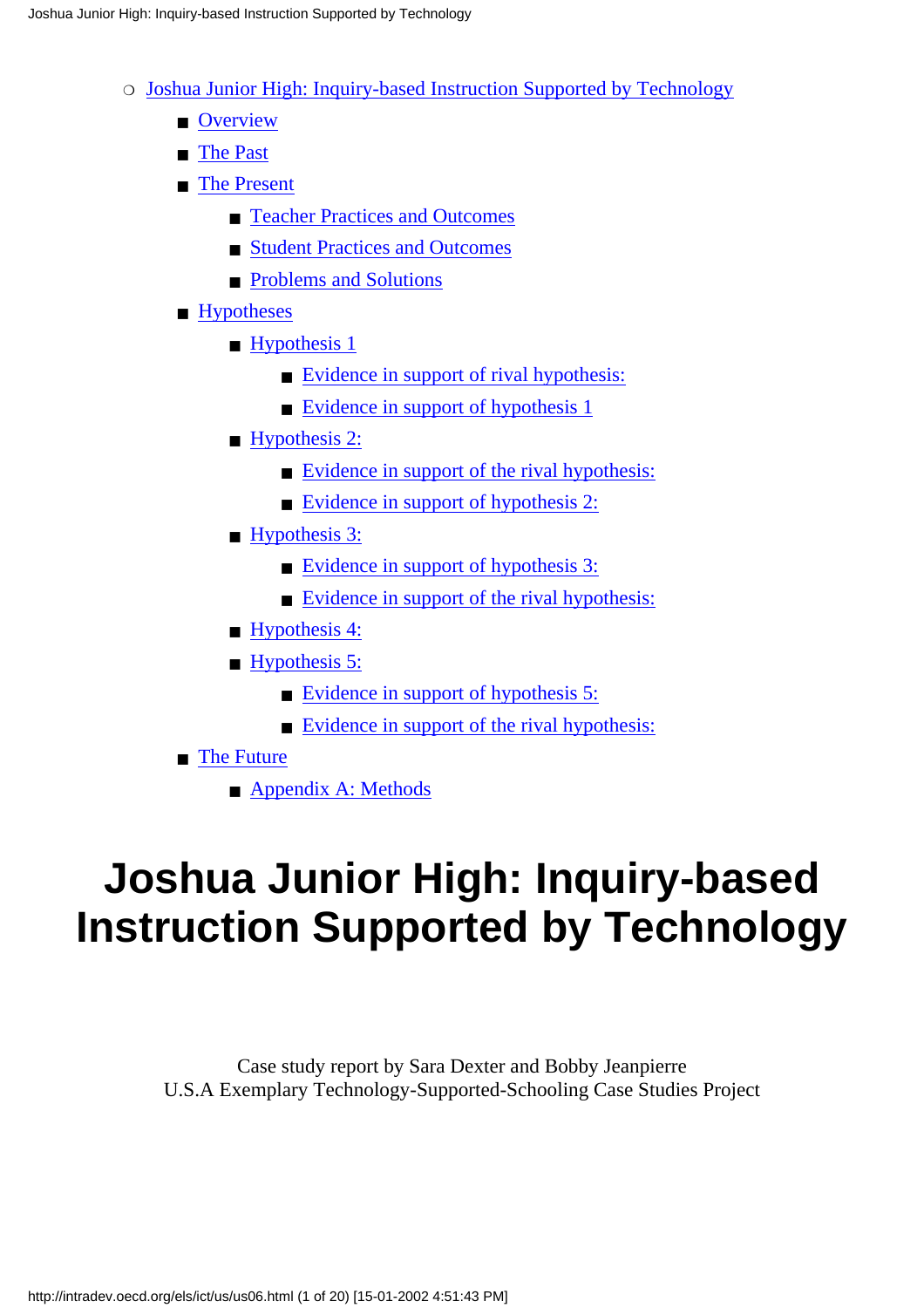April 2001

# <span id="page-1-0"></span>*Overview*

Joshua Junior High is a school where teachers are skillfully integrating curriculum and technology, and students are excited about learning. Carl is a grade 7 student in Mr. Miller s social studies class. He is working with his partner Leonard, doing a research project on feudalism and American slavery. In this unit students have a variety of tasks to complete. They have to compare and contrast feudalism and American slavery, examine cause and effect relationships, evaluate and interpret primary and secondary historical sources, and then summarize their research findings into a PowerPoint presentation. Carl commented that he likes doing PowerPoint. But both Carl and Leonard know that in order to get a good grade on their Power-Point presentation they will need to work as a team, researching information on the Internet, analyze data, organize it, and then decide which ideas and information to present on their slides.

In another section of the building in Ms. Erickson s grade seven science class students were just beginning their study of obesity in adolescence. As the class began, several students eagerly raised their hands to pose a question to Ms. Erickson. Ms Erickson acknowledged each student who had a question, yet never gave a direct answer to them. Instead, she re-directed each students question asking, How do you think we can find an answer to that question? Students appeared to enjoy being encouraged to seek out their own answers to questions. To assist them in their quest for answers, they turned to the Internet as a readily accessible tool to assist them in their quest for answers. Later in an interview Ms. Erickson was effusive in her support for technology use in support of instruction:

If you want to see your children, your students actively engaged without any input from you, or let me say with only minimal input from you, and learning still happening, you want to do this. You want to do this. It s not about you, it s not about me. It s all about them. When you see them, I mean they have an I got it kind of look. You know, so, if you want to see animation...and you want to see activity, and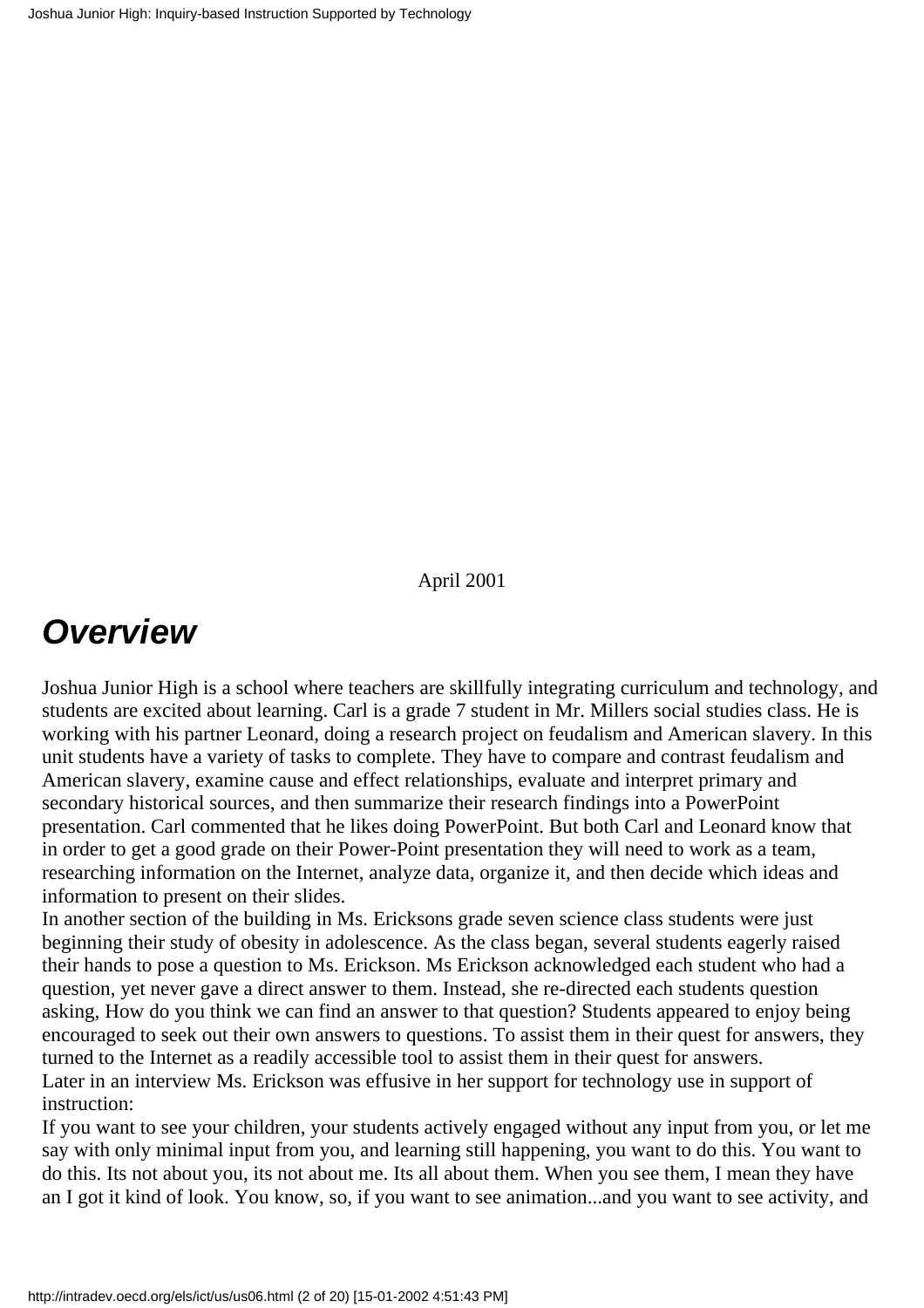you want to see engagement...then you have to do this....I wouldn t teach any other way now. I mean, I would if I absolutely had to. But I just really hope that there never comes a time when I m without a technology classroom. I see the difference in the kids (AT 0606).

Teachers in Joshua technology rich classrooms integrate curriculum and technology to support improvement in students academic performance. The district and school s vision for using technology to improve student achievement began with the district s current superintendent. Since his arrival seven years ago, the district leaders have directed resources to support a commitment to improve teaching and learning in Joshua, including re-allocating substantial dollars ICT and support personnel to integrate technology into teaching and learning.

Joshua is a first tier suburb of St. Louis; its only junior high school is medium sized, enrolling 500 students in grades 7 and 8. Approximately 85% of the school s students receive free or reduced lunch and like many major metropolitan cities, its students fit virtually all of the descriptors that are associated with at-risk populations. In spite of these challenges, the district has successfully implemented a reform plan centered on providing teachers with extensive technology training and support. In part, this has resulted in a 2:1 student to computer ratio and has provided students with a technology-rich learning environment. The curriculum goals addressed in the innovation were diverse. They included, improving student performance, changing teaching styles and strategies, improving students attendance, improving students behaviors, and improving teachers attitudes and morale. Students in the technology-rich classrooms have posted gains on the standardized tests. Joshua school district clearly has a vision for how technology and curriculum integration can effect improvement in overall student academic performance.

# <span id="page-2-0"></span>*The Past*

Joshua Junior High, a school with a predominately African-American student population (95%) has experienced similar challenges that many schools that are located in urban areas face. Many of the students families are low income; 80% of the students receive free and reduced lunch. Many of students academic performance is below grade level. The current superintendent arrived at Joshua School District with a goal to improve overall student academic performance; in that work he considered technology an integral tool. He saw it as a lever for changing aspects of teaching and aiding learning, We felt like it would accomplish some of the changes and reforms in teaching styles and strategies and student performance (AT 0601).

The district began their technology and curriculum integration reform with pilots in two elementary classrooms (at grade five and six). Two teachers were selected to complete extensive professional development training through a statewide technology initiative, the Multimedia Interactive Networked Technologies, or MINTs. MINTs was funded by a \$2.7 million grant from Southwestern Bell. In six school districts in St. Louis County thirteen classrooms were set up with high capacity bandwidth (10-Mbps connections that could be increased incrementally up to 145Mbps). The networked teachers workstations had the capability to project work on an electronic interactive white board via a multimedia projector. The MINTs classrooms were also provided with 15 networked workstations for students use. And in each classroom a scanner, a printer, a digital camera and quality desktop video equipment were provided for teacher and student use.

The objectives of the original MINTs program were to prepare teachers to integrate technology into their curriculum and instruction, provide a high-speed Internet connection, eliminate technology barriers, and affect improvement in teaching and learning. The two Joshua School District teachers who completed the MINTs training were very successful in transferring their technology training into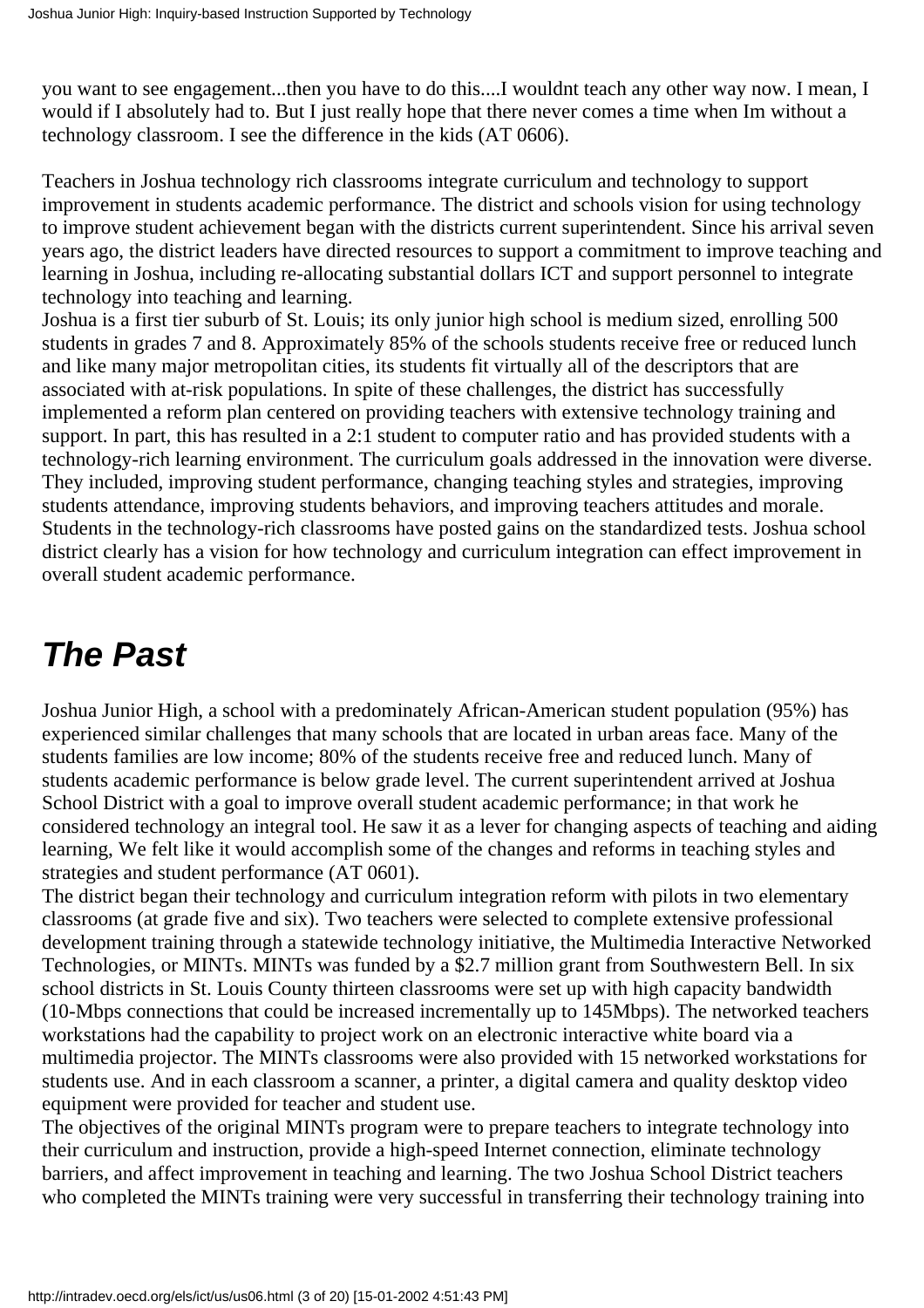the classroom. They expanded and enriched their instructional practices through an integrated use of the Internet into the curriculum, and their students showed overall improvement in academic performance. Superintendent Ramsey was pleased enough with what he saw that decided to dedicate district resources in order to fund training and advanced technology classrooms for six additional teachers in the district:

We saw from there it was doing the kinds of things we thought would happen. It would improve student performance, change teaching styles and strategies, improve attendance, improve behavior of kids---[now] they wanted to be there. It improved teacher attitude and morale....And from there we decided we would expand after looking at test data also. We expanded into 18 classrooms, which actually last year was the first year for 18 classrooms. We saw the same kinds of initial improvements, and then we expanded again this year to 30. Were training for next year to go into probably 45 or so (AT 0601).

The district planned the technology purchases and professional development so that it more or less replicated the experience that the two teachers in the pilot study had. The district s long-term goal is to integrate technology and curriculum beginning at grade three and extending to all core subjects (social studies, science, English and mathematics) at the secondary level (grades seven to twelve). They are reallocating a substantial amount of district funds for wiring, hardware, software, staff training and support in order to carry this out, as well as applying for e-rate funds from the federal government. During the first year the professional development opportunity was offered (beginning January of 1999 and extending up to the beginning of that school year) teams of two or more teachers were invited to attend the district supported technology professional development. At Joshua Junior High three grade seven teachers, two from social studies and one from science, were the first teachers to begin the technology professional development training. The following year three eighth grade teachers, again two social studies and one science teacher, attended the training for the 2000-2001 school year. This voluntary, unpaid professional development commitment required teachers to attend weekly meetings over a period of about nine months. A team of five staff members provided the district s technology support. Three staff members attended to the technical support for hardware and software problems. The other two members of the technology staff are the original teachers to complete the MINTs training, and now on special assignment as Technology Integration Specialists, provided the initial curriculum-focused technology training to all teachers and the on-going support for technology integration. Technology Integration Specialist Sally Kinsey described that the first part of their year-long professional development program emphasizes the operation of hardware and software and the latter part emphasizes an inquiry-based approach to its integration:

Our staff of five go in and get the teachers comfortable handling the machines, the PowerPoint, the Office 2000 Suite. The second half of the year is when we train the teachers, Now you can browse and you know how to use Word, how do you actually use it in your classroom as an inquiry-based format? We take them to sites that are educational, sites that we have them look at the different aspects of what is inquiry-based versus what is a worksheet, just reading information. We also show them different sites that they can go into to write lesson plans if they choose to, our server spaces, things that will help them as teachers....We require our teachers to write three inquiry-based interactive internet lessons, and along with that they can take one of those lessons and create a PowerPoint to present it to their classroom....we require the teachers to develop an instructional web page lesson.

But also basically driving home the idea of what s inquiry-based, changing their philosophy about education...saying now that there s a tech room, these things are totally different: You become a facilitator. You re not in charge of the information. They [the students] are in charge and actively involved in finding the information themselves. You re there to facilitate. So it s kind of getting them to rethink everything they learned in schools....We want to make sure the teachers are using it effectively.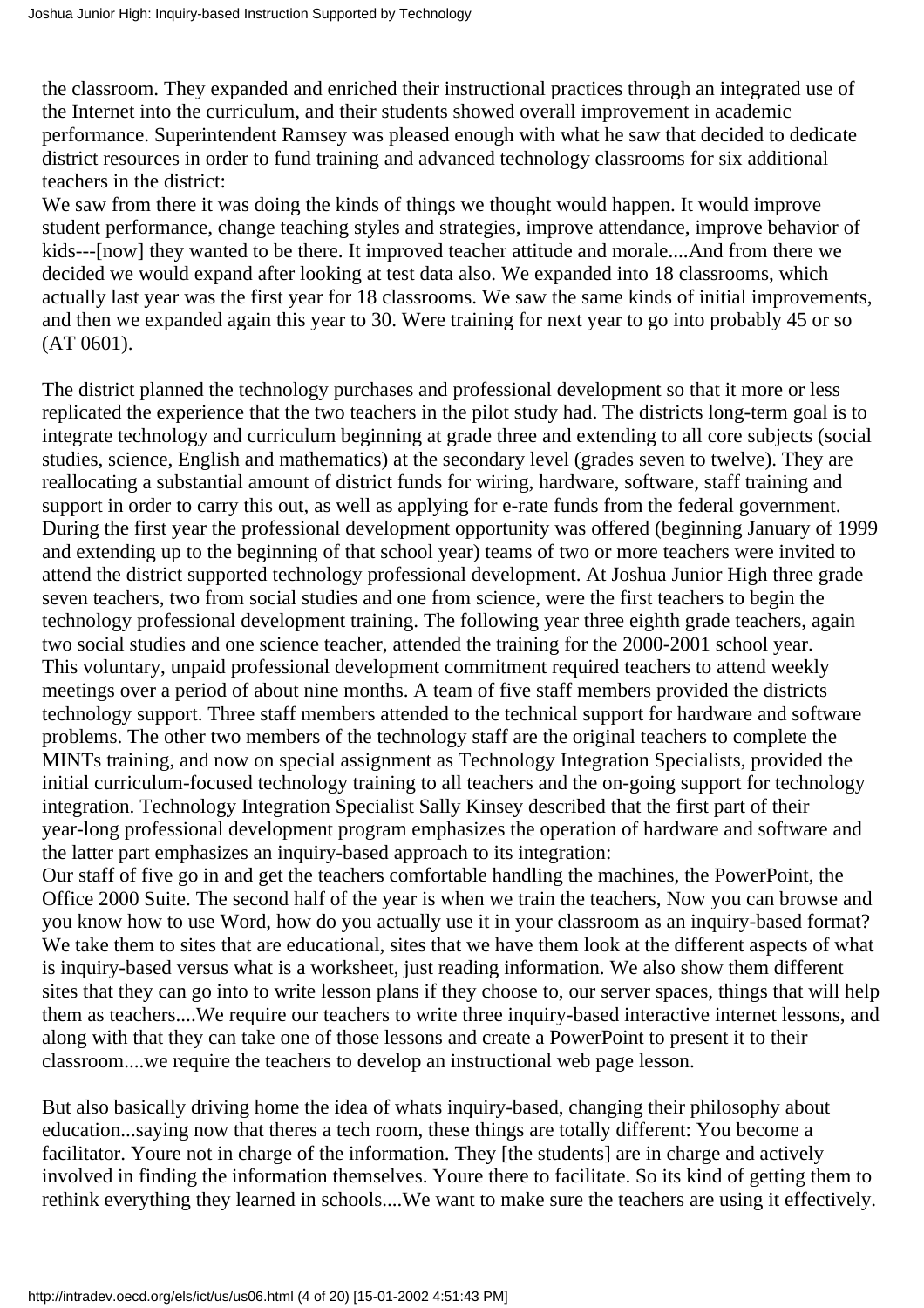That they re not using it for a worksheet, and they re not using it just to read and answer questions. That they re really truly understanding that in order for a student to be an active learner that they have to be involved, they have to make decisions....because that s where we found our biggest gains come from when the students take control of their learning and their engagement. (AT 0603)

Only teachers who have completed the technology professional development are considered for an advanced technology classroom. An advanced technology classroom consists of 15 networked student stations with Internet access, a networked teacher workstation, an electronic interactive white board, multimedia projector, classroom printer, scanner, TV monitor and VCR. Teachers and students use Microsoft Office 2000, including Word to create and print documents, PowerPoint to present information, and Excel to create tables and graphs. Publisher is used to publish newsletters, brochures, and signs. And Netscape is used to research information on a multitude of topics. The two full-time Technology Integration Specialists are available to provide technology support to teachers and assist them in curriculum technology integration.

The technology classrooms at the secondary level (grades 7 to 12) are implemented in targeted core subject areas; therefore, all teachers who enroll in and complete the training are not assured of getting a technology rich classroom the next school year. The after-school-for-a-year training for the teachers is unpaid. So clearly, the teachers who come to the professional development are committed to learning about technology use and its integration. The six teachers from Joshua Junior with such classrooms expressed gratitude for what they had received.

The district recognized that technical and instructional support was essential to the success of their work and made a commitment to provide high quality technology support. The Joshua District Technology Director recognized the importance of his department s work in providing these elements, <sup>1</sup>/4There are two things that [must] go on. The teachers have to be ready for this, and the technology has to be ready. If either one of those pieces fail the thing falls apart. (AT 0603).¼ The teachers at Joshua concurred that the support provided to them was excellent, as did the Principal,

I dont think you could get any more technical support in any aspect than what we have here....Any time there s a problem with the computer, we call them over there, and if they re not there we leave a message, usually within by the end of the working day theyve gotten back with you,...Most of the time, nine times out of ten, that same day they re over here. I don t think you could beat that. (AT 0602)

The Joshua School District has accomplished a lot with a little. With little external support, they have made substantial investments in overall school improvement, technology hardware and support, and professional development with little external support. In all of the advanced technology classrooms there is a 2:1 student to computer ratio, comprehensive technology support, and teachers who have completed extensive preparation on how to integrate technology into the curriculum. The Joshua School District stands as a lighthouse to other schools, showing how technology can be integrated into the curriculum to provide rich learning experiences for students who have typically been identified as low-achieving and how to make a difference in technology access and equity.

# <span id="page-4-0"></span>*The Present*

While our visit was to Joshua Junior High School only, the technology staff described that much of what we saw is taking place was also happening in the rest of the schools in the district. The technology integration underway is definitely led from the district level, and is a very focused approach with a planned expansion. In the district, including at Joshua Junior High, their stated purpose for technology integration is to raise student achievement; their pedagogical approach for doing so is to focus on technology as a support to Inquiry-based instruction. Developing these capabilities in students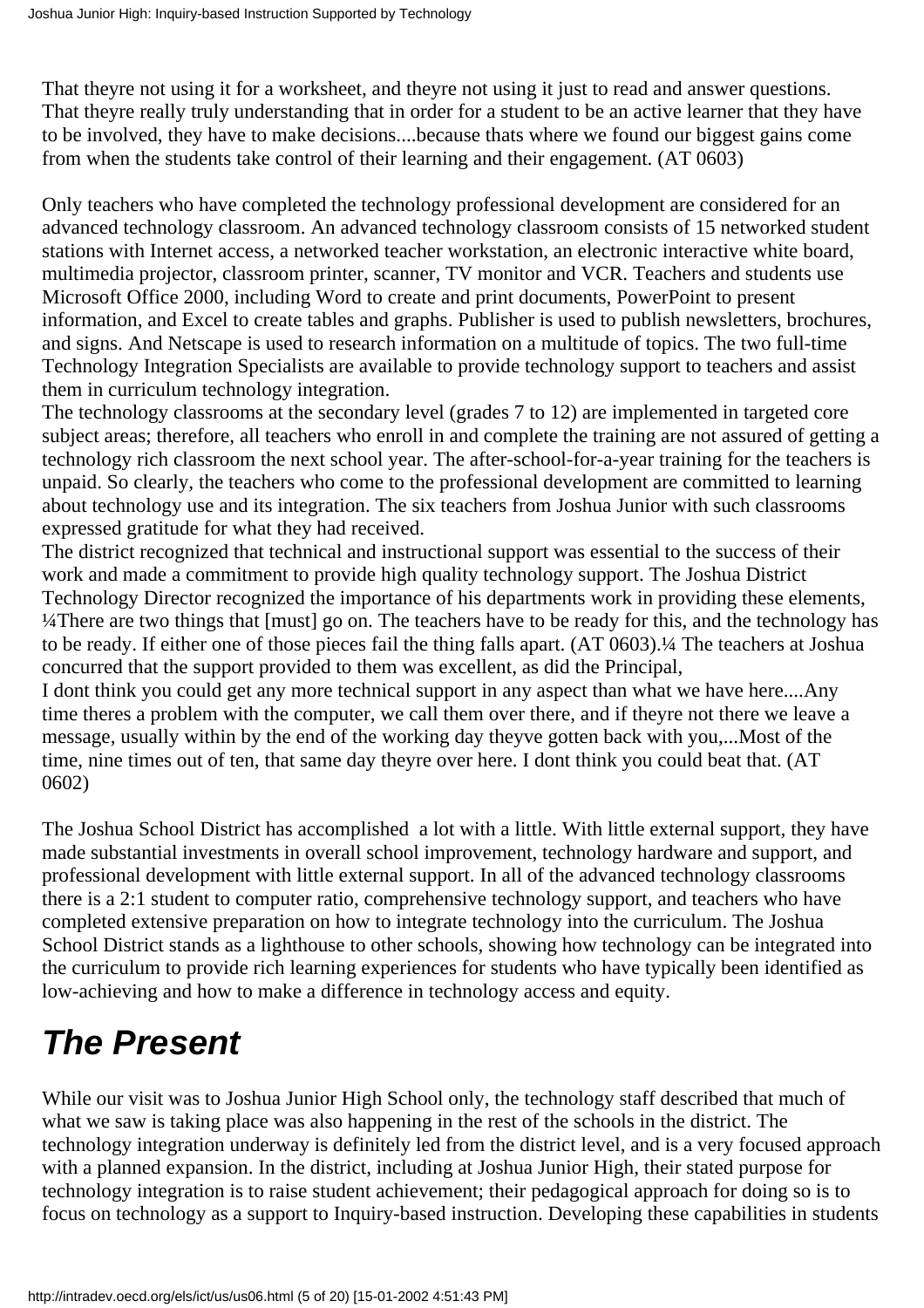helps them on the Missouri Show Me Standards, the students progress on which the school, and district, is judged. In implementation, the district has targeted particular curriculum areas for technology classrooms, focused on a particular instructional approach and role for the teachers, and encouraged teachers to assess students in a manner consistent with the state standards. When the Joshua School District expanded the use of technology beyond the first two MINTs classrooms at the fifth and sixth grade levels, they did it in a way that allowed the students in the original MINTs classrooms to continue on in the technology classrooms as they advanced through their next grade levels. In the junior high, they targeted three core subject areas for technology integration, social studies, science and English. Teachers in these content areas were asked to attend the training during the year before they would receive a technology classroom.

Currently, there are six technology classrooms at Joshua Junior High School. The first three, put into place during year 1999-00, were seventh grade teachers classrooms, two from social studies and one from science. This school year brought three more, for the eighth grade teachers in social studies and science. (It is notable that the school district provided funding for two of these but the junior high school principal was so enthusiastic about the impact of the advanced technology classrooms that he earmarked all the profits from the school s soft drink machines to fund a third classroom.) This year, the school s two seventh grade teachers in communication arts (English) are in training and are likely to receive a technology classroom next year; the eighth grade teachers of English expect that they will be encouraged to take the training and get a technology classroom in the following year. The Superintendent indicated that after the current planned expansion they will review their progress and plans for the future; at this point they do not anticipate expanding to mathematics or elective areas at the junior high.

The focus of the innovation is inquiry-based instruction supported by technology. During their year of training teachers are taught to operate the technology and then presented with an instructional approach the district calls inquiry-based. In this approach the Internet is used as a resource correlated to the curriculum, and tool software is for students to make products that organize their work and express what they have learned. The district s Technology Integration Specialists, Sally Kinsey and Celia Manning, explained that they emphasized to the teachers in training that the inquiry approach would require new approaches by and roles for teachers:

Its the first thing we talk about, because they have to know it [the technology classroom] is going to change the way they teach and the way they direct their classroom. Youre not the dictator in front of the classroom with authority and knowledge...your kids direct their learning and they become engaged in it themselves. And you stand there and you are their partner, youre their facilitator; a community of learners is what you become. And the teacher s no longer the know-it-all...and your ego has to kind of take a back seat. [it is about]changing their philosophy about education...and saying now that there is a tech room, these things are totally different. You become a facilitator. Youre not in charge of the information. They are in charge and actively involved in finding the information themselves. Youre there to facilitate. So it s kind of getting them to rethink everything they learned in schools (AT 0604).

The idea of teacher as facilitator, students as producers of work, and the technology as a tool is one often described by technology enthusiasts. When the first teachers at Joshua Junior High to receive advanced technology classrooms were introduced to it they described it as an abstract concept that did not help them know what, specifically, they should do with technology. Mr. Miller, a Joshua Junior High seventh grade social studies teacher, explained that while he had understood their description of an inquiry-based instructional approach, it was something that gradually sunk in and took on new meaning as he had a chance to try it out. He described that after having such a classroom for one and half school years he had become comfortable with technology and come to understand inquiry-based instruction as a concrete concept:

You are actually seeing the evolution of a teacher from a survival basis to a comfort level, [who is]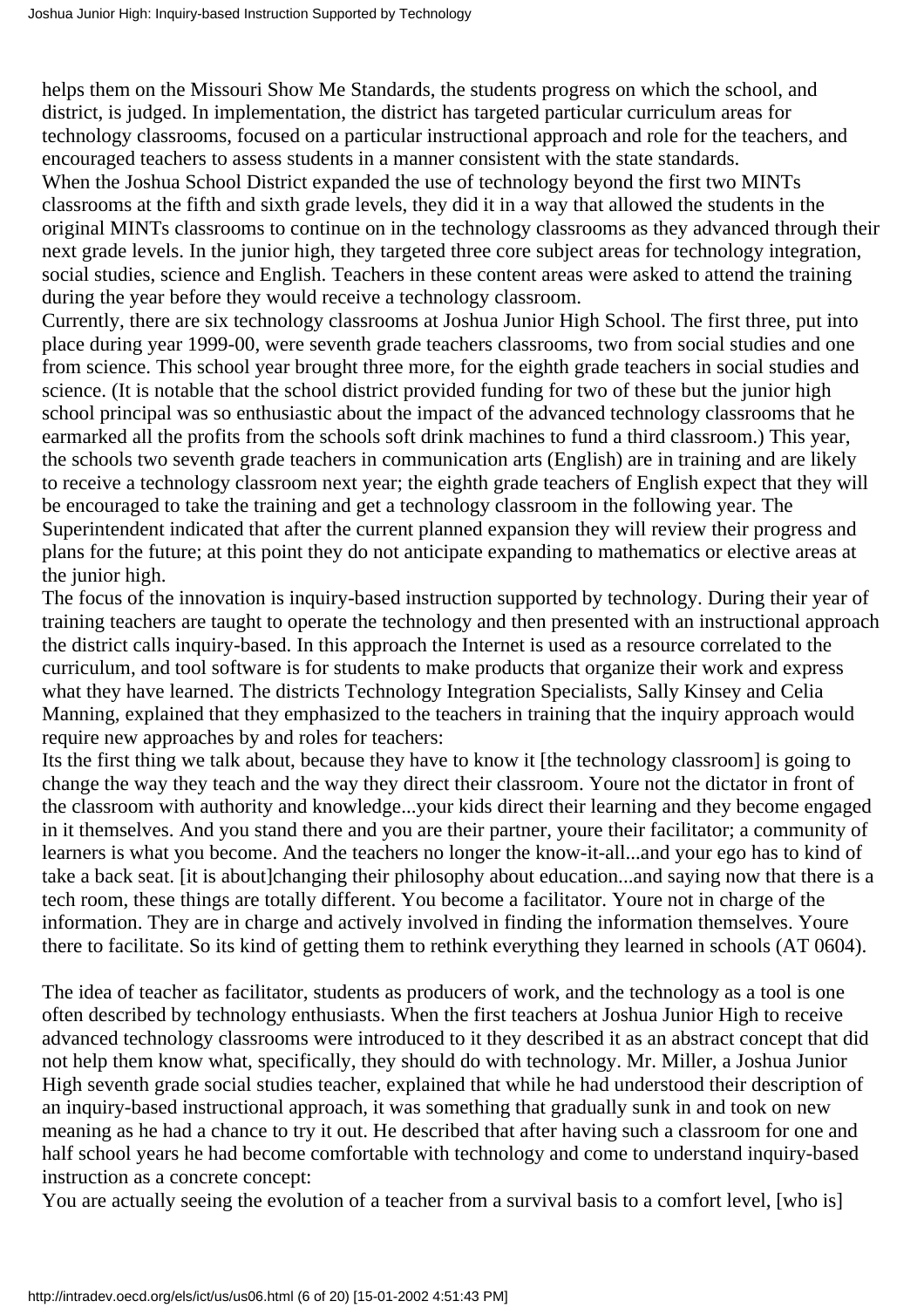now ready to take the technology and impose my will on it, more so than it imposing its will on me....What promoted more of an evolution [of my understanding] was me asking myself how to get more student participation in the lesson as opposed to [their] reacting more to what I give them...and seeing the computer, the tool that it is, that they could do that [participation] and do it reasonably well....[Now I] Give the student a task to complete, not too much in direction but enough in direction to where they have to do a lot of the problem solving in order to answer the main question, and bring things up in their own minds as to how best to go about tackling this, or sifting through hoards of information (AT 0610).

His description of inquiry-based instruction was similar to what the other teachers in advanced technology classrooms described as the approach to instruction that they were working to put into practice.

All six of the teachers described that this inquiry-based, technology-integrated instruction was correlated to the curriculum and standards for the State. Mr. Miller described that during planning time, the standards were pretty much our blueprint. We wanted to match up our lesson goals and objectives to the Show Me Standards for our grade range, which is 5-8...[so] we can prepare the students for the MAP [the Missouri performance-based test] (AT 0608). He went on to describe how they also keyed their curriculum to the key information areas in the Terra Nova, the norm-referenced standardized test given to seventh graders.

Because the State curriculum standards were new, as were the computers and inquiry-based instructional approach, and the social studies and science teachers were encouraged to make regular use of their computer resources, it required a substantial investment of time on their part to plan for regular integrated instruction. The instructors have now aligned their lessons for the entire school year with Missouri Show Me Standards and integrated technology use in each unit. They follow a district template to organize lessons, which includes a section for technology web site sources and the Missouri State Standard that each lesson addresses. While the teachers were guided to educational resource sites, the already created resources still required revision and adaptation. Mr. Miller described it as a huge search to find appropriate topic and reading level materials and that a myriad of things that went into the planning process before it was actually ever presented to the students (AT 0608). Seventh grade social studies teacher Mr. Clark provided a familiar metaphor to describe the work: As a teacher you have to do your homework. You have to go into those sites. You can t just say, Hey, today we re gonna get on the Internet (AT 0610).

To support teachers in this work, at the district level when new curriculum adoptions are underway, they now include Internet and software resources that are keyed to the States curriculum standards and tests. District Technology Integration Specialist Kinsey describes how, over the last two years they have been rewriting their science curriculum, and that the end product will include both a binder of the curriculum, and then an appendix of technology lessons that they [science teachers] can use at any different part of the science curriculum. So even non-tech teachers [teachers without advanced technology classrooms] can actually get into the labs and use some of these lessons....were rewriting it with the MAP in mind (AT 0604).

Along with an inquiry based approach to instruction and curriculum aligned with the States curriculum standards and tests, teachers have been asked to implement a different assessment approach. To assess the students increasingly project-based learning activities teachers were taught to use rubrics, scoring guides that describe what the teacher wants to see in that product. They share the rubric with students ahead of time in order to help them understand what they must produce. This more descriptive approach to assessment is very compatible with the project approach, where students are expected to demonstrate what they have learned through their work with the technology. Elizabeth Benson, an eighth grade social studies teacher, indicated that asking students to produce work and telling them ahead of time what she wants to see has been a change that she thinks helps the students to produce better work: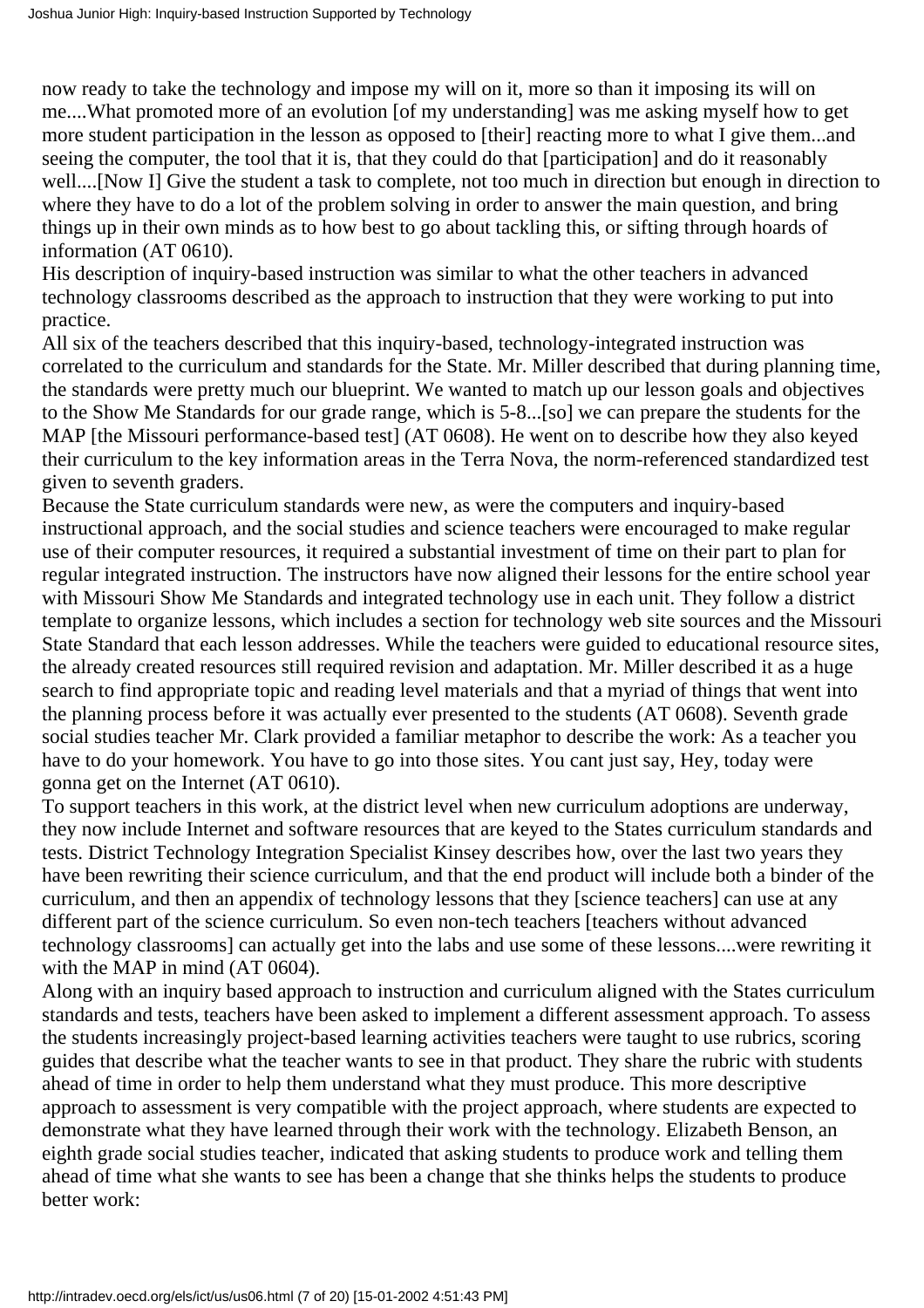When they begin their projects, to assist them I use a rubric...or a scoring guide. And I ll let them know what the scoring guide is about....So they can...look at the scoring guide and say, I need this, I need that, and I need that. Im [now] more detailed in what they need to do....I think it has helped them to see where their errors are.... So that has been a change in the way I teach and the way that they are evaluated. (AT 0605)

Jenny Erickson, the seventh grade science teacher, indicated that as she incorporated the inquiry-based approach into her teaching that she also adjusted her methods for assessing students learning: Now I use more constructed response type items, more performance items that my students do. Before technology, my tests were 100% multiple choice. So Ive progressed a whole lot (AT 0606). She described how experience taught her that technology could potentially undermine student learning if the assignment and assessment wasnt structured correctly, Because I dont want them just to regurgitate to me what it says. They are very good at cutting and pasting. And if Ill allow them to, that s all they will do. So, I found that out....I had to move to the level of, OK, give me a project. Give me something to show me what you ve learned. (AT 0606).

## <span id="page-7-0"></span>**Teacher Practices and Outcomes**

Because they were all chosen to receive an advanced technology classroom and trained together, among these six Joshua Junior High teachers there were some similarities in their integration practices and outcomes. Their facing similar goals led them to collaborate together and share. They were also overwhelmingly positive about the opportunity they had been provided.

The teachers in advanced technology classrooms had taught from three to over 25 years but nearly all had limited experience using technology, either personally or professionally, when they entered the year of training. While the district technology leadership wanted to target particular curricular areas for the advanced technology classrooms, they did make it clear that they would choose who would receive one. So these six teachers had some other attributes in common. The Superintendent told us that they looked for particular qualities in teachers that they thought would help teachers deal with the inevitable ups and downs involved in technology integration:

The right kinds of teachers, to me, are the ones who have always demonstrated a real willingness to work hard. They don t have to know anything about technology. [they must be] Willing to work, arrive early, work hard, stay late, and their interest is in improving student performance....They cannot be concrete sequential people, because concrete sequential people need to know all the answers to all the questions before they start. Well, what about this? What happens if this breaks down? What happens here? You can t do that in this environment. You have to have enough confidence and enough flexibility and enough creativity. So you look for those creative people who are willing to go out on this ledge, who know that there s training there, who know that there s help there, but they don t have all the answers....They re certainly not the ones who just want to stick with the textbook....I use the phrase: Many are called, but few are chosen. You get a sense of how they are when they go through the training whether or not they fit in those categories (AT 0601).

In the classrooms the teachers use a variety of software, including word processing, spreadsheets, presentation software (PowerPoint), and the Internet. Because of the students fingertip access to the Internet and their limited, and in some cases outdated, textbooks, there is a big emphasis on teachers developing Internet integrated curriculum in support of inquiry based instruction. Teachers spend substantial time searching out relevant information on sites on the Web to integrate into units that are appropriate for the age and reading level of the students.

The teachers described that in their classrooms they seek a new role for themselves and their students, where they are no longer fully in charge of the information and students are actively involved in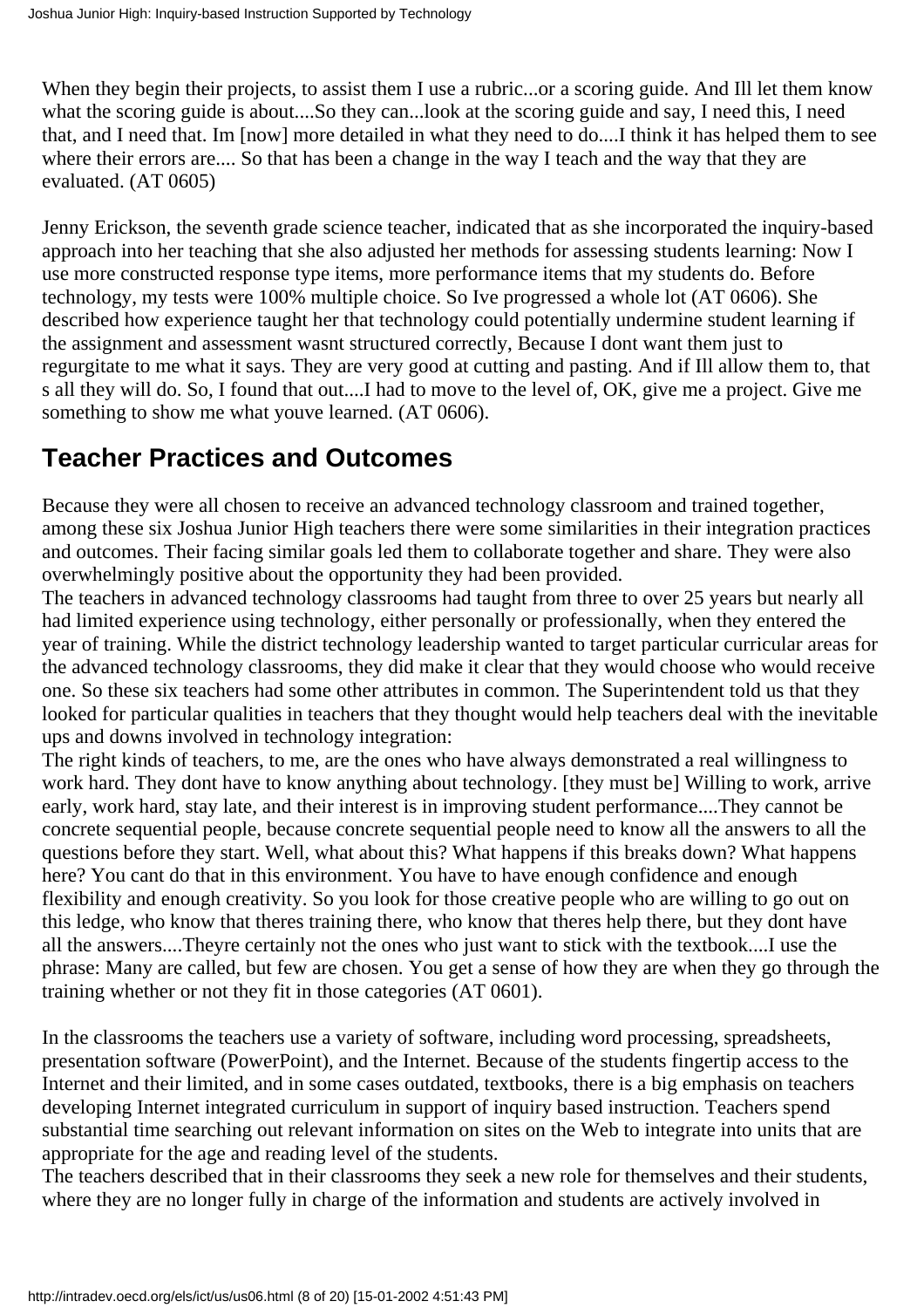determining and finding the relevant information and making sense of it. The teachers still feel very much in charge of their class and are often at the center of the interactions there, like when starting class or at the beginning of projects and providing direct instruction. While the students are working on inquiry-oriented assignments and projects they circulate throughout the room, answering students questions. At times they stop and provide nudges to pairs of students who are not working together well, or who gotten off the task. If they encounter a number of students who are having problems, they may stop the class and redirect their attention, or provide additional clarification. If one pair of students locates an especially relevant Website or shares an insight to the work at hand, the teacher may ask them to share it with the class. Through these frequent interactions they signal to the students that the role of teacher and student is fluent, that sometimes an adolescent can be the teacher and the adult the learner. In general, the advanced technology classroom teachers work to provide enough direction so students stay focused, but make students be the decision-maker and problem-solver whenever they can. A seventh grade social studies teacher described himself now as providing more freedom for the student. More opportunity for them to showcase what they have to offer, what they can bring to bear (AT 0608).

The use of the Internet resources in class always requires that teachers fulfill the role of monitor, to ensure that students do not go to inappropriate sites. If students do, or act disrespectful to the equipment, most teachers remove that student from the computer and give him or her book work assignments for a period of several days to several weeks.

Once they have taken part in the technology staff development the teachers tend to continue to collaborate when creating their technology enhanced curriculum. The pairs of social studies teachers at seventh and eighth grade had strong collaborations. They re-wrote their social studies curriculum incorporating Missouri Standards and Web sites. This was a challenging task and required substantial planning and working together on their part. The advanced technology classroom teachers in this building often consult the one another about technology problems or issues.

These six Joshua Junior High teachers were very positive about their new tools and pedagogy. One teacher commented, I wouldnt teach any other way now. I mean I would if I absolutely had too. But, I just really hope that there never comes a time when I m without a technology classroom (AT 0606). Other teachers expressed similar positive sentiments. One indicated that he was committed to always looking to improve, always looking to get more out of less: less time, more product, less waste, more seeing that the student benefits out of more self direction with instruction (AT 0608). Mr. Clark, an eighth grade social studies teacher with twenty-five years of experience, described a total shift in his point of view that has resulted from his experience with the district training and an advanced technology classroom.

I once thought that if the classroom s quiet, kids learn; but that s not always the case. I guess I m from the old school, and that s the way I taught. But I realized, after using technology [that] it s important for students to be able to communicate with another student in the classroom. I think students learn more if youre doing that....I was a traditional teacher for 23 years. Standing in front of the class, disseminating facts to students and requiring them to take notes and follow that with a quiz or a test, but I dont believe that was the best way that students learn.... I can t imagine teaching without the technology... I cant imagine using the strategies I use in my classroom today without having computers. Well, I couldn t do it (AT 0610).

## <span id="page-8-0"></span>**Student Practices and Outcomes**

In many ways, the student body at Joshua Junior High is rather homogenous. One way they differ from students at most other schools is that they are regularly using technology in support of their learning social studies and science and they are taking on new student roles in the classroom. In addition, they report having developed new skills and improved their self-esteem; and according to information from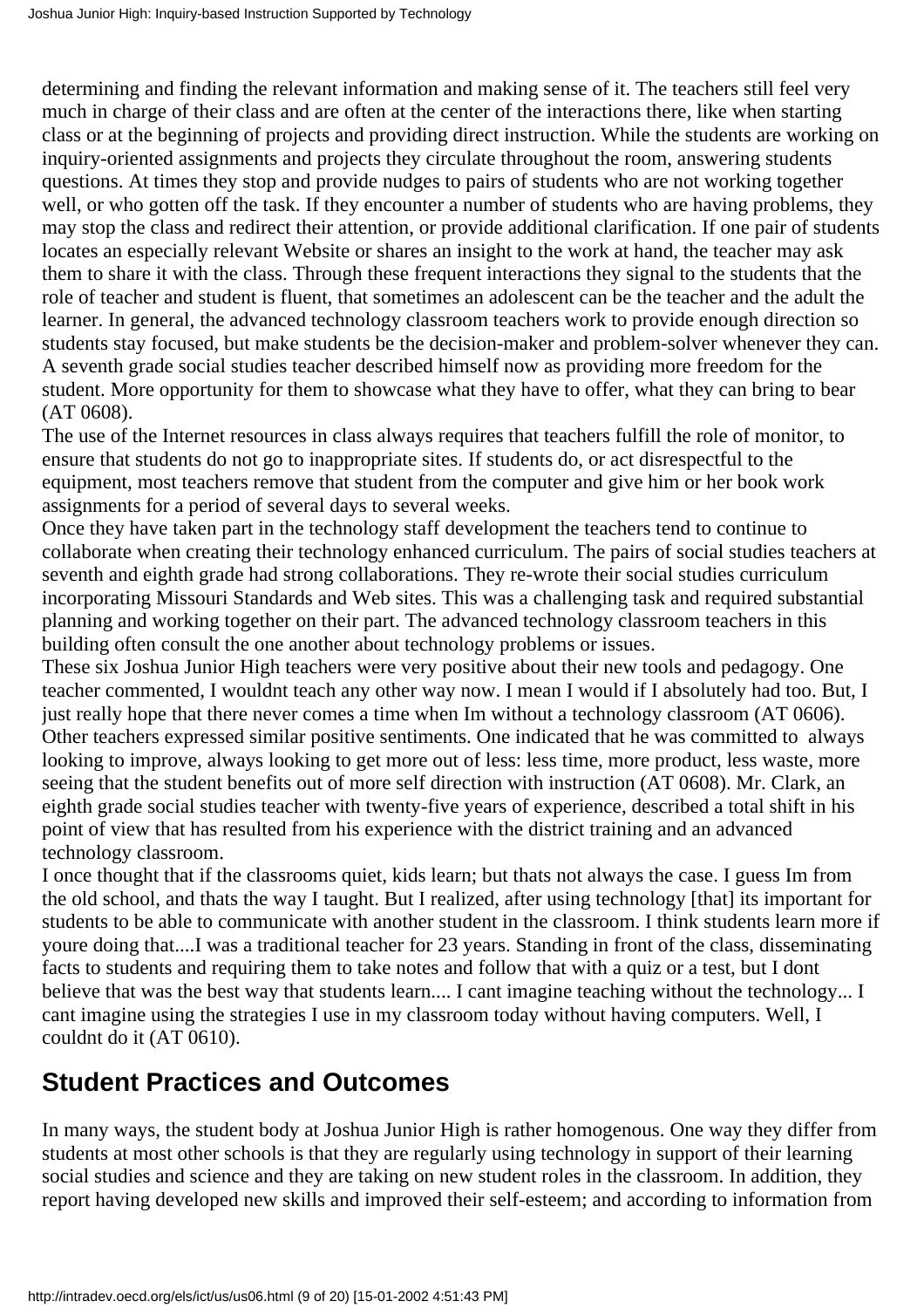the district, their achievement levels on the State Missouri Assessment Program (MAP) and Terra Nova tests have risen.

All the students in the school are involved in the advanced technology classrooms through their grade seven and eight social studies and science classes. The entire student body is from mostly low socio-economic background, as indicated by the fact that between 80 and 85% of the students qualify for free or reduced lunch.

In the advanced technology classrooms students are regularly given an overall question to guide their work. They then use ICT to look for information and to represent what they have found out about it. An example we saw while we were there was define and compare two forms of servitude [the feudal system and slavery] from two different regions and time periods (0600 Site documents). To do this, students were working at the computers on their desktop, mostly in pairs, looking for information on the Internet. They took notes on particular sheets the teacher had made for them to use. The students spent between two and three class periods looking for information. By circulating around as they worked, the teacher judged they had gathered sufficient information. Their next task was to make a Venn diagram on the computer, which they then used to organize their answers to the question. After organizing the information they had found into the diagram, they were to write up their findings in PowerPoint presentation.

The students were clear that their job was to find the relevant information, put it into their own words, and then process it to represent what they found out. They were encouraged by the teachers to form their own questions as they went along, following their hunches and interests about the topic and translating these into key words for search engines. The students enjoyed this approach and nearly all of them found it easier to find relevant information on the Internet compared to using a textbook. They told us that it was easier because it returned the information faster to them but that they still had to read it and determine if it was pertinent to their topic or not.

In addition to the benefit of the search engines finding and returning to the students the information they wanted, they found word processors a big help to them as they composed their thoughts and edited their work. In a focus group several student elaborated on how they thought the computer aided their writing, assuring us that it helped them learn to do this for themselves, and did not serve as a crutch to their not having to learn to revise and edit:

Student 1: I think the best thing you can learn on computers [for writing] is grammar, because the computer is always fixing your grammar. And a lot of times you get on the paper, you write like you see on a computer.

Interviewer: If the computer shows you what is wrong, you can fix it; but then does that help you learn how to do it right yourself for the next time?

Student 2: It makes you check your own work. We check ours now on paper, we check our friends, have our friends check our papers...

Student 3: And it [the word processing program] gives you different words. You click on it, and it can give you all the words [i.e. synonyms] and you can think about it (AT 0607).

There was one aspect of working on the computers in class that the students sometimes saw as a drawback and at other times as a benefit, it was that they nearly always worked with a partner on the computer. In the advanced technology classrooms the student to computer ratio was 2:1. The classroom furniture they used were long rows of tables with the CPUs mounted underneath the table surface and a flat screen monitor on top of the table. Students pulled up individual chairs that were spaced so as to seat two to a monitor. Thus, when it was time to work on the computer, the students nearly always did so together, unless students were absent or there was an odd number of students in a classroom. The teachers and students alike agreed that this had students interacting about the subject under study more often, and that this was beneficial. When students work together, often they take on different responsibilities: students who were more advanced in technology often helped students who were less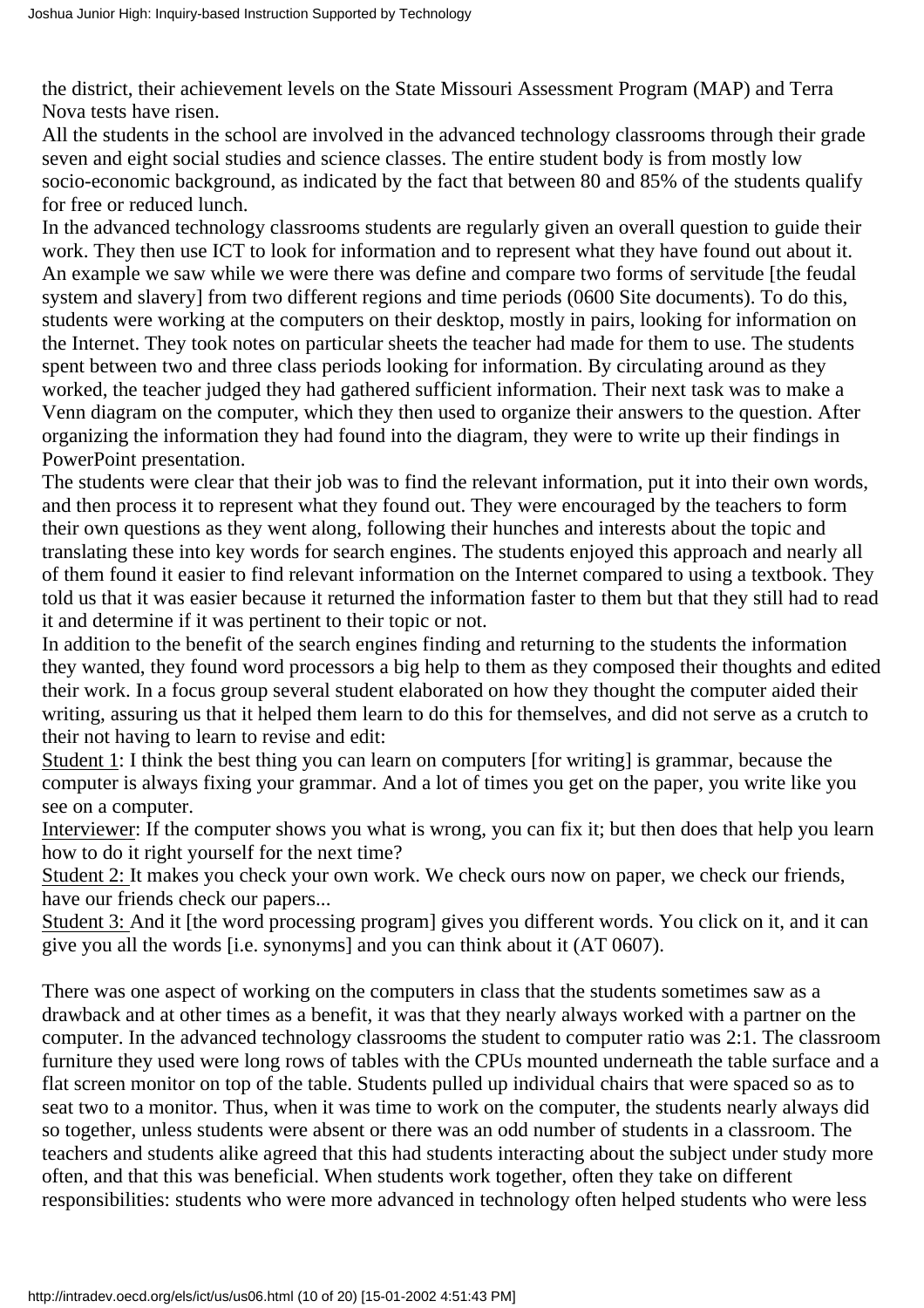skilled; they were checking with each other about Web resource information; they delegated to each other how projects were to be completed. One of the advanced technology classroom teachers explained what she saw as the changes in their roles, and the resulting benefits:

Well, I think their roles have changed because they are more responsible....they work more now with each other. They collaborate more on projects....They ll have a group project that they have to do...every person has a responsibility for the final project. I think the most key thing is to know that they can depend on other people....That they dont have to know all that it is OK not to know all the answers. That anybody can help them. And then the other thing that they ve also done, is that they look for the people, they know have the specific skills that they need...they have sense enough now to know to go to those people....As we go through a different area, they pick up on who can do what better, [for example,]Kim is very good at graphing, so I want Kim in my group (AT 0606).

However, sometimes problems arise when the more skilled students feel as they are teemed up with a less skilled student who doesn t listen to their advice about how to operate the computer. Or, when using the Internet, sometimes students disagree as to where to navigate to, or which key words to use. Most pairs of students indicated that they took turns being in control of the keyboard and mouse in order to alleviate these conflicts.

Often, students receive more freedom to move about technology classrooms to talk to other group members. Hence, they were responsible for demonstrating appropriate classroom behavior when not being directly supervised. The seventh grade science teacher commented that this was something she encouraged for her students, but that she had to get used to it.

I have to be very careful when I see a student get up and move on the other side of the room to find out from someone else what they are doing or how they are doing or how they are processing. Because I used to be a sit-in-your-seat-teacher, and dont move out of that chair (AT 0606).

The students indicated that they thought it was important for them to have regular access to ICT because the Internet provided them with more up-to-date information than did their books, as well as providing a variety of perspectives. Another student added that he thought that the Internet provided more in-depth information than was available in his textbooks.

Computers [and the Internet], they ve just got, they ve got more information....You ve got like a topic, then youve got like four pages or a page or something to read. In a book, youve got that topic, and you ve got about three sentences to read (AT 0607).

He went on to explain that he thought that that Web pages forced students to read differently, requiring a more in-depth review, since it was not guaranteed that an answer or fact they sought was even on that web page.

The book, you can get like four pages of it, and it will be like one thing in those pages that we are looking for. So what the kids do, they dont read it, they just run through it, look for that one word and read around there, and they ve got their answer. But with a computer, you can t do that....You have to look down a whole big special page, and they [the students] are just having to read....You have to read faster, too. (AT 0607).

A different student commented that he thought word processors made it easier for him to write better, and improve the appearance of his products.

Honestly, computers help me write a lot better because before, whenever we used to write on paper, I used to never indent or anything. I used to have grammar errors. And then, when I got onto the computer, it helped me a lot better with writing. And I like writing now. It s easier to make it look good, be right, correct (AT 0607).

According to the teachers and students alike, the advanced technology classrooms support several other positive outcomes. Students are staying after to school to work on assignments; they are willing to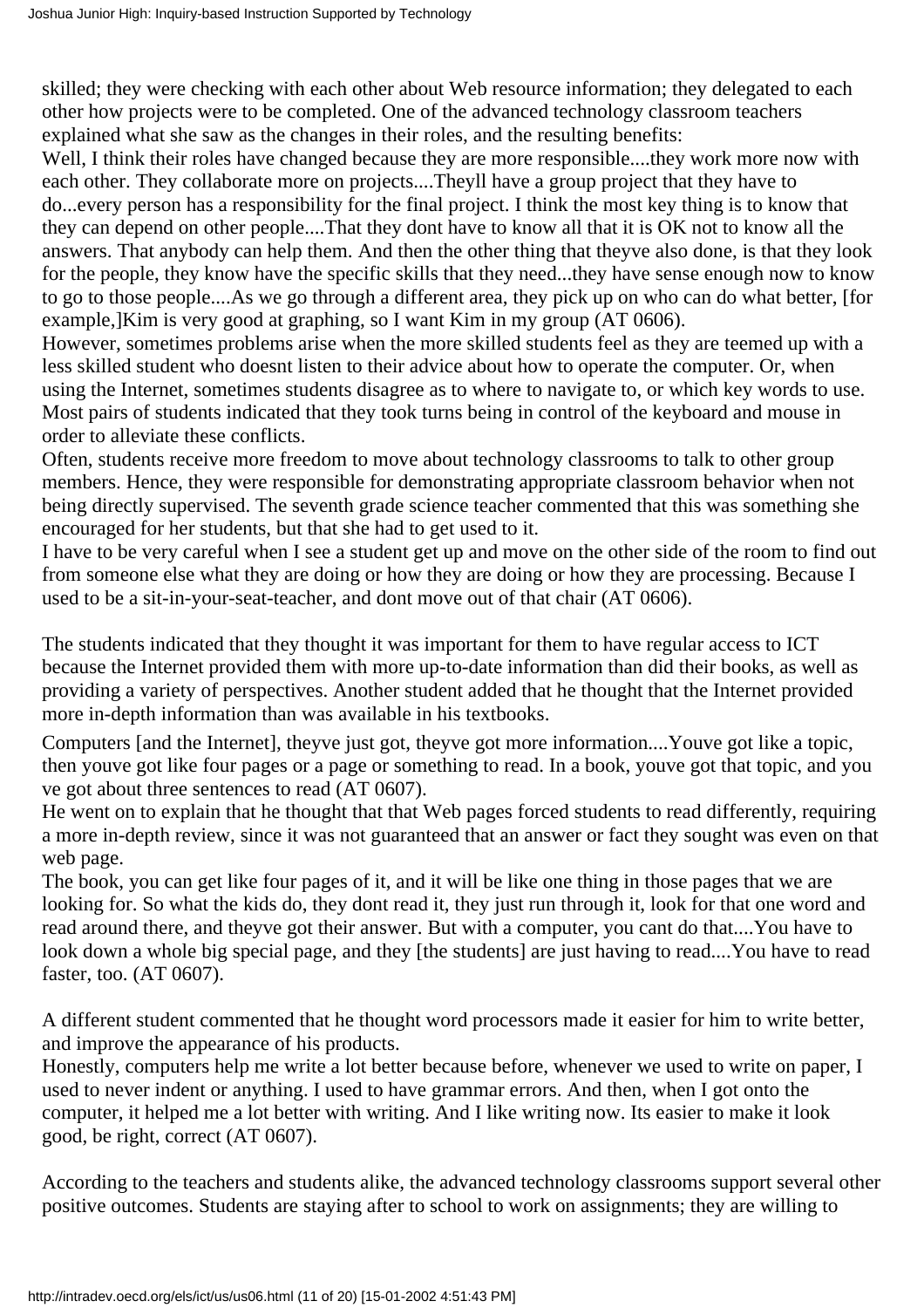attend Saturday school so they can access technology to complete their work; attendance is up; and students were excited about learning. Mr. Clark noted that he saw better behavior in his classes now, Another plus would be, I don t have the behavior problems that I once had, because kids come to class now with the willingness to learn. And they know if they misbehave they re off the computer. Most of them dont want that (AT0610). In addition, students report that they are interested in becoming computer technicians, programmers, and other professional roles as one result of their positive experience with computers. The exchange below quotes the responses from the five students who were in a focus group. Their responses to the prompt Is there anything else you want to tell us? suggest that, at least in the short term, their experiences and successes in the advanced technology classrooms has improved their self-esteem.

Student 1: How do I feel to be in a technology classroom? It makes you feel special.

Student 2: I think computers make you feel a lot better cause if you don t know one subject, like math, and your teacher may secretly think that youre an idiot. But when you go into a technology class, you find out, and you know how to do PowerPoints and know how to write better and you look stuff up and the teacher probably doesnt [know how]. And the teacher will tell that other teacher that youre good at it [technology], and then they won t think you was a numbskull.

Student 3: Computers help me out a lot because now I ask my mom to help me with my homework but she doesnt know how to help me because she says shes too old, that she hasnt been in school that long, so she can t do it. So I m teaching her stuff.

Student 4: It s fun to teach your parents different things.

Student 5: Yeah, cause then they gotta listen to you.

Student 4: That s like the only time in life your parents have to listen to you, when you teach them. Student 5: Sometimes it s not fun teaching parents, you know, cause then they don t wanna listen (AT 0607).

## <span id="page-11-0"></span>**Problems and Solutions**

The students, teachers, and administrators reported few problems with ICT implementation and integration. Of course, more teachers would have like to receive an advanced technology classroom than were going to be accommodated, but everyone seemed to accept the fact that expansion was limited because of funding. The teachers were conscious of the fact that students could gain access to inappropriate materials on Web sites but had also accepted the responsibility for monitoring that this didn t happen.

The Technology Director reported one concern. Recently, the spouse of one teacher in an advanced technology classroom was transferred in the middle of the school year and the teacher left the district. They were unsure what to do when a trained teacher leaves the district in mid-year, or close to the start of the year. The district leaders were reluctant to put an untrained teacher into the room, or to move a trained teacher out of his or her classroom to the advanced technology classroom.

We (the researchers) were concerned that teachers were not compensated for the time they spent in the yearlong professional development experience. But again, the staff members did not treat this as an issue. Instead, they were pleased to have the training available to them and just hoped to get an advanced technology classroom.

The focus group of seventh and eighth grade students expressed some frustrations about differences they recognized between their classes and uses of technology in previous years and in the junior high. The group concurred with one student s assessment that we really don t get enough time to like, just free ourselves and go on the Internet and just explore as much as we want to (AT 0607). They also indicted that they thought that the periods in the junior high were too short (they are 50 minutes long), that just after you got going on some research and a task, it was time to go to the next period.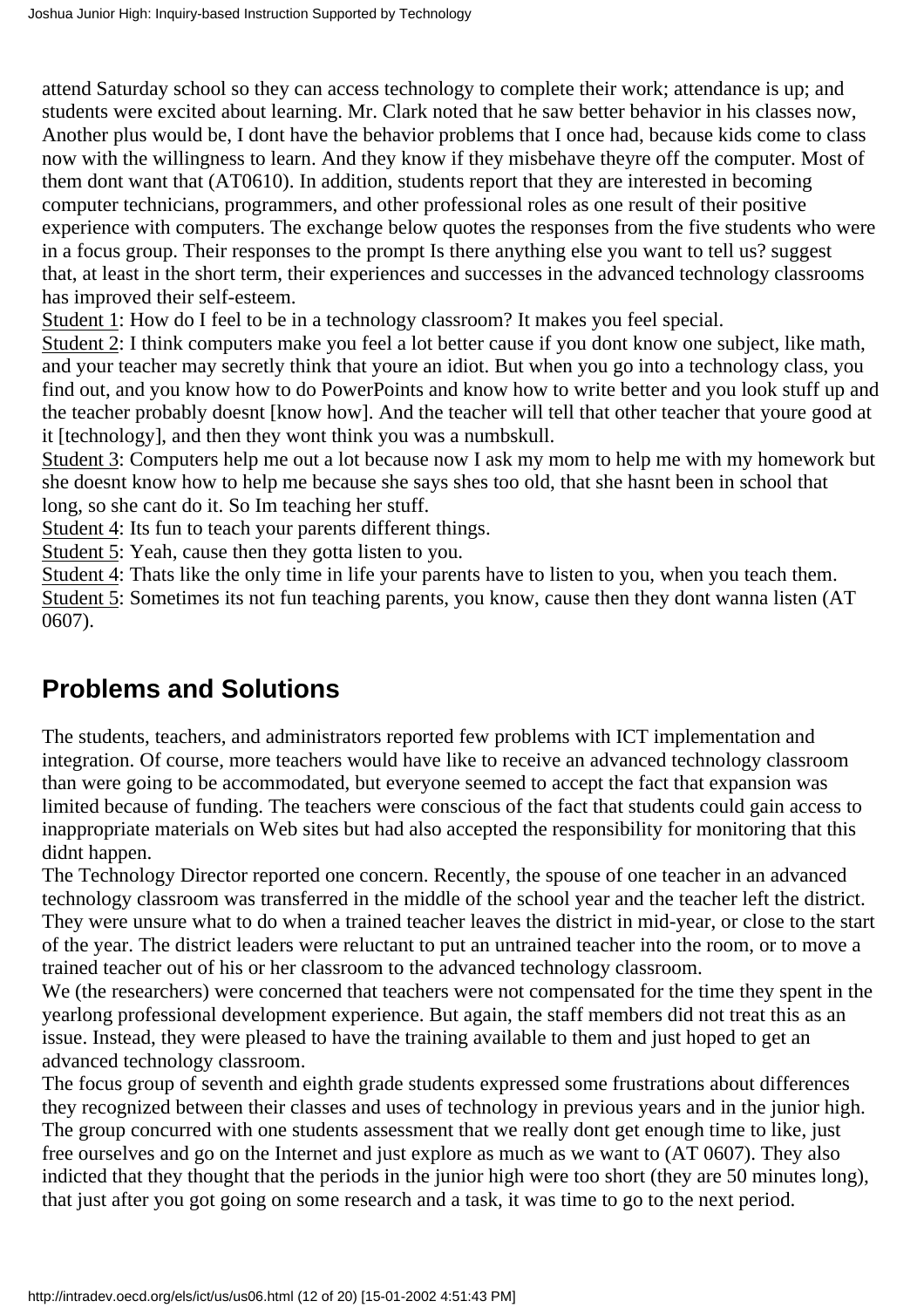# <span id="page-12-0"></span>*Hypotheses*

# <span id="page-12-1"></span>**Hypothesis 1**

Technology is a strong catalyst for educational innovation and improvement, especially when the World Wide Web is involved. The rival hypothesis is that there where true reform is found, technology served only as an additional resource and not as a catalyst, that the forces that drove the improvement also drove the application of technology to specific educational problems.

### <span id="page-12-2"></span>**Evidence in support of rival hypothesis:**

The evidence indicate that there was more support for the rival hypothesis, and the need to improve students academic performance was the catalyst for the current uses of technology; therefore, technology served as an additional resource to accomplish this end. The majority of students at Joshua were not achieving academically. The superintendent commented,

The reason I knew it was something I wanted to do was because Joshua was having significant problems with improving student performance...You don t do technology by itself. It s just a tool, it s a pretty powerful tool. So we did it. We are doing a lot of things at Joshua to have real systemic reform and improvement in our student performance (AT 601).

Joshua has focused their reform efforts on its complex student achievement issues. In describing the issues Joshua face the superintendent stated the following,

The initial improvements, though, are phenomenal when you think about it from the school district that was so low achieving. All the achievement issues between black children and white children and all the achievement issues with poverty, high concentration of free and reduced lunch---most of them free. Over 50% of the kids are in single parent homes, most mothers and grandmothers and the high mobility rate. [We] have all of the at risk factors and all of them to a high degree. And to make this kind of improvement in one year that we made to get people to grade level or even in many cases way beyond grade level is just phenomenal, and then to continue that on. So, were going to see what its going to do over a two or three or four year period (AT 0601).

### <span id="page-12-3"></span>**Evidence in support of hypothesis 1**

Joshua Middle School teachers who taught in the technology-rich classrooms used various technologies during instruction. Within the context of their curriculum technology integration focus the World Wide Web played an integral role. Joshua teachers and district technology staff worked closely together to integrate Web resources into core subjects. Thus, it influenced some of the specific assignments and projects they undertook.

## <span id="page-12-4"></span>**Hypothesis 2:**

The diffusion of the innovation/improvement (and therefore of ICT) followed the traditional diffusion pattern for innovations, as outlined by Rogers (1995). The rival hypothesis is that technology functions differently from traditional innovations and that therefore different diffusion patterns occur. These hypotheses are hard to address because there is some evidence in support of both of them. The diffusion pattern was, in general, purposefully planned, but left room for volunteers to step forward.

### <span id="page-12-5"></span>**Evidence in support of the rival hypothesis:**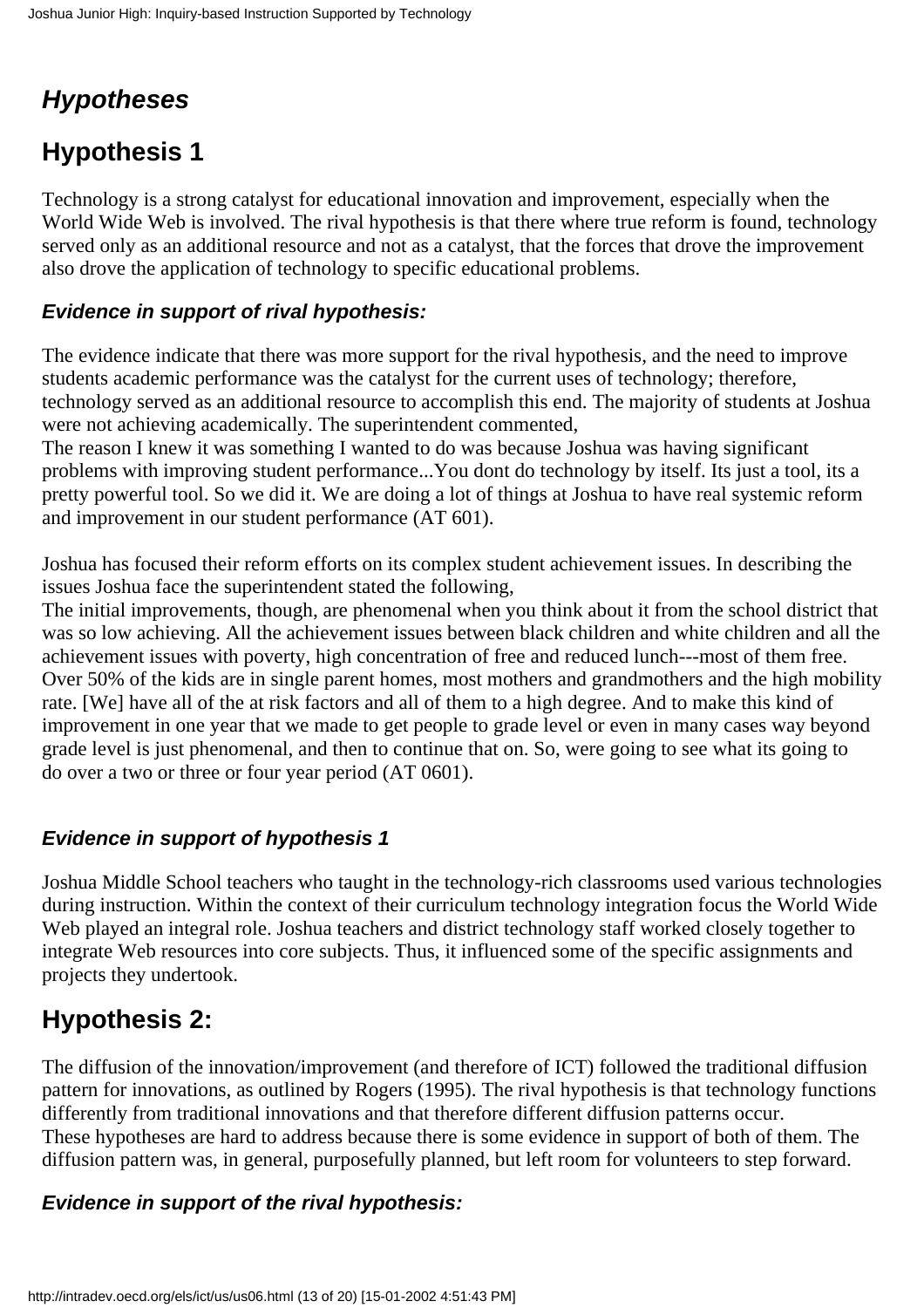The Superintendent and his technology staff members did have a particular diffusion pattern in mind for expanding the number of advanced technology classrooms. They targeted particular grade levels and subject areas. This is a factor that would make it unlikely that the traditional diffusion model would be present. One teacher with an advanced technology classroom described in a laughing, but sarcastic, tone that he was volunteered to attend. The other teachers with advanced technology classroom conveyed that they had wanted to be in the training but indicated that they didnt remember if they mostly chose to attend, or were strongly encouraged to do so.

### <span id="page-13-0"></span>**Evidence in support of hypothesis 2:**

However, the technology leaders also made it clear that not everyone who volunteered to attend the training wouldnt automatically get an advanced technology classroom nor would they automatically put a teacher in one who they didnt feel was well suited for successful inquiry-based, technology-supported teaching. Instead, the year of the professional development allowed the technology staff to see who worked well with ICT and showed promise for adapting to this instructional approach. Because the district technology leaders ultimately decided who got the advanced technology classroom, this somewhat supports the traditional diffusion pattern. The leaders indicated that they were looking for teachers who showed some characteristics of innovators and early adopters, such as willingness to work hard, interested in improving student performance, not concrete sequential, confident, flexible, and creative. The Superintendent summed this up, describing: We wouldn t put pressure on you to take one of those classes. Not at all. We wouldn t want you to feel like you had pressure. But we would look for those people who demonstrated those kinds of attitudes, the skills. And knowing the technology is the least important attitude and skill. That all can be learned (AT 0601).

# <span id="page-13-1"></span>**Hypothesis 3:**

Successful implementation of ICT depends mostly upon staff competence in the integration of ICT into instruction and learning. This hypothesis assumes that teachers mediate ICT applications when they are successful, and that ICT s academic value relates positively to teacher competence. The rival hypothesis is that the school technological infrastructure and student ICT competence rather than staff competence determine ICT implementation outcomes.

The evidence indicates that there is support for both hypothesis 3 and its rival.

### <span id="page-13-2"></span>**Evidence in support of hypothesis 3:**

At Joshua successful implementation of ICT is dependent upon staff competence in the integration of ICT in the instruction and learning. As part of Joshua technology staff development model teachers are required to complete an entire year of technology training *prior to getting* a technology classroom. Joshua core subject teachers with technology classrooms have completed the required year- long technology professional development During the technology staff development, teachers learned how to use the computer s software and how to integrate technology into the curriculum. The superintendent explained that he saw Joshua teachers continually creating and updating their own electronic curriculum.

And teachers are constantly creating their electronic curriculum for doing exactly what the education community s wanted for years, is for teachers to constantly up date their curriculum (AT 0601).

### <span id="page-13-3"></span>**Evidence in support of the rival hypothesis:**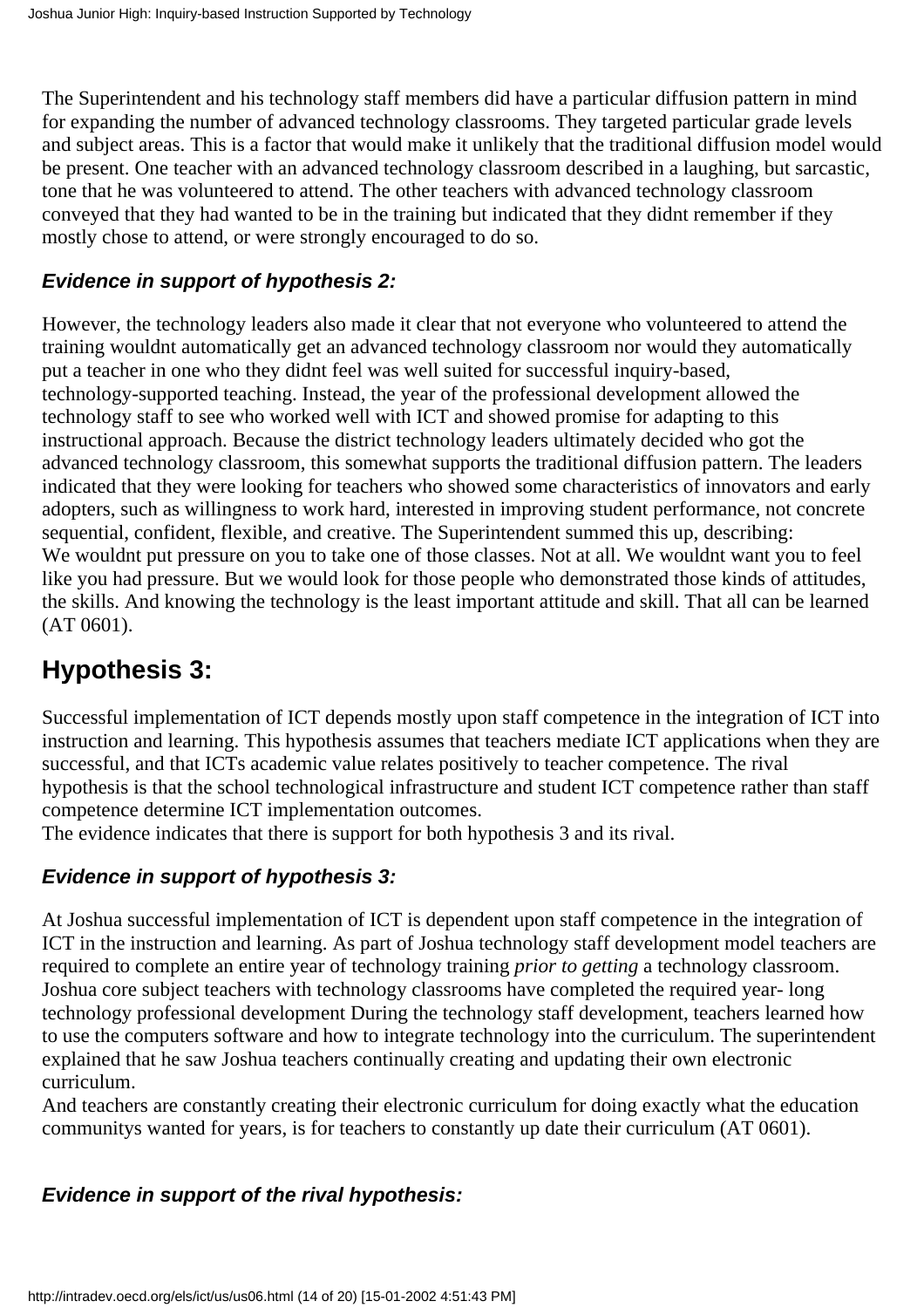There is also evidence to support the rival hypothesis that the school technological infrastructure and student ICT competence rather than staff competence determine ICT implementation outcomes. Joshua

 highly competent technology staff includes both technology and curriculum specialists that provide dependable technical assistance and on-going technology curriculum integration in-service sessions. The superintendent stated,

First of all, make sure that all of the resources are there---when I say resources what I mean is making sure that we have the technical support, and let it trickle all the way down to the tech teachers. We have to make sure that we have innovative teachers. ...Also we have a technical support staff, who again, I give all my praises too, and when we have problems and challenges here in the building, we need them here to kind of hold our hand through whatever dilemma were going through. (AT 0602).

When commenting about students computer skills one of the first teachers to receive technology training through the MINTs project made the following comment,

And they [students] loved the idea that I didn t have a clue what I was doing most of the time,... and I d have my book and say [to them] okay, this weekend I learned this, and we re all in this together now (AT 0604).

# <span id="page-14-0"></span>**Hypothesis 4:**

Gaps in academic performance between high and low poverty students will not increase when all students have equal access to ICT. The rival hypothesis is that equal access to ICT will lead to more advantaged students increasing the performance gap with disadvantaged (high poverty) students. The free and reduced lunch rate in the district is between 80% and 85% at this school, indicating that a majority of the students in the district and school are from families with low incomes. Thus we cant address this hypothesis because all students are low income. When asked, teachers commented that they did not feel that either low income or (relatively speaking) higher income students benefited differently from ICT access. Except that the teachers commented that while they noticed the number of students who have access to ICT at home increasing, for many students the school s resources were their only access to ICT.

# <span id="page-14-1"></span>**Hypothesis 5:**

Successful implementation of ICT will lead to the same or higher academic standards in spite of the low quality of many ICT materials. Academic standards are a function of teacher and school expectations and not of the standards of textbooks, ICT materials, and the like. The alternative hypothesis is that ICT use will lead to a lowering of academic standards as students spend more time on marginally beneficial searches and in browsing poor quality Web and courseware content.

### <span id="page-14-2"></span>**Evidence in support of hypothesis 5:**

The teachers anecdotal evidence suggests that they have raised their expectations of students and their work. The superintendent, his technology staff, and the principal of Joshua Junior High all agreed that prior to the Superintendent s arrival the students at-risk factors seemed to create for the staff an implicit excuse for students not achieving academically. Superintendent Ramsey was very clear that he made no excuses and that technology was to be a part of the district s overall approach to improving student performance. Ramsey explained this while recounting his history with a successful pilot program prior to coming into the district, and his approach to improvement once he arrived in the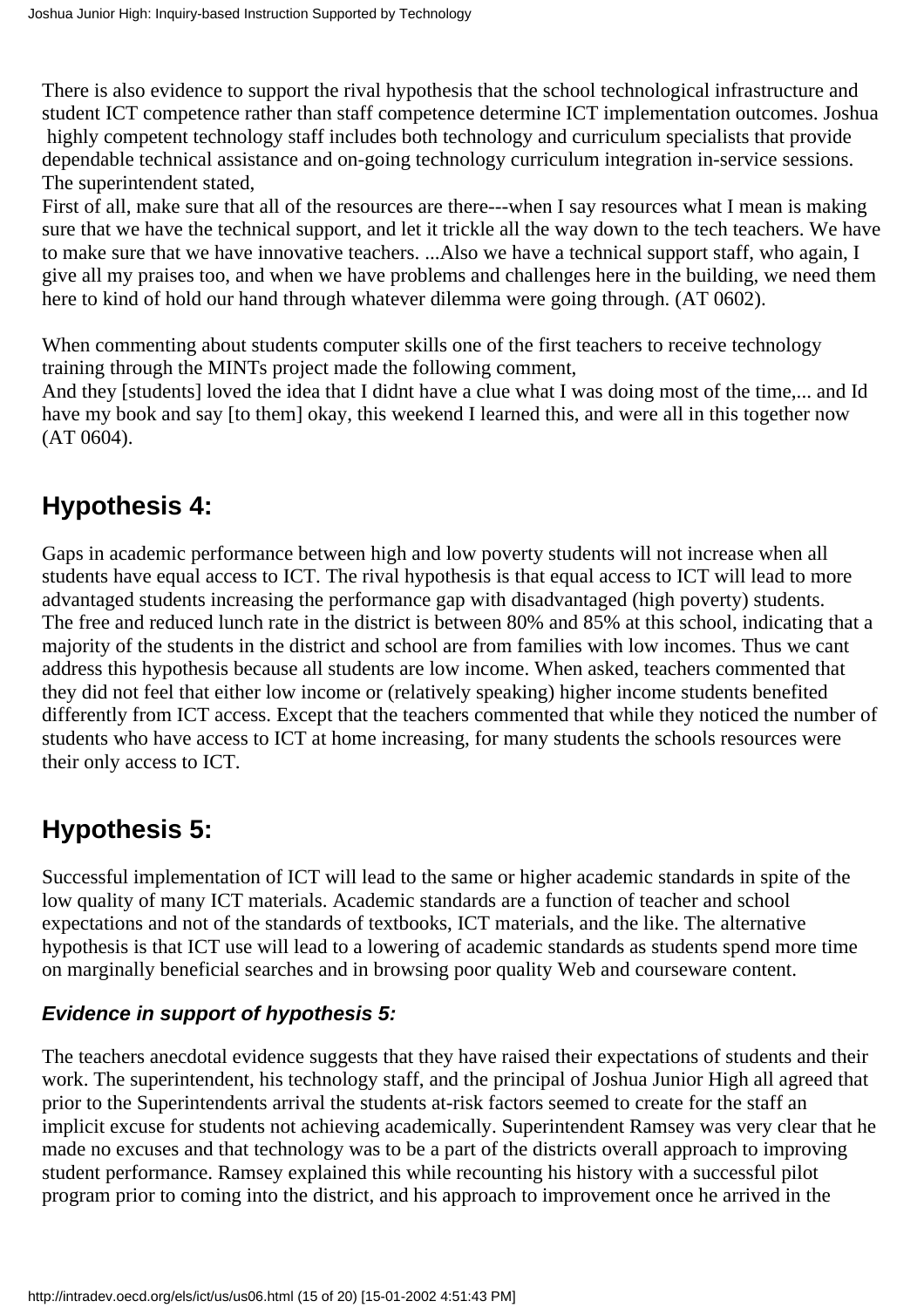district.

It [technology] would accomplish some of the changes and reforms in teaching styles and strategies and student performance that new technology was capable of....When I came here to Joshua, I knew that it was something that I wanted to do. The reason I knew it was something I wanted to do was because Joshua was having significant problems with improving student performance....So I knew what we wanted to do when I came here. I knew the environment. I didn t know everything we wanted to do, but I knew that technology was gonna be a powerful component in all of it....it was never, ever about the kids. I think that s an important point, too. I don t think I ve changed much in that. It was never about whether or not children in poverty or black children could learn. It s not as if somebody said no, they cant learn. It was never as if the achievement gap had to be there. It was always about whether or not we could change the profession, change the adults. And this tool was a powerful tool. I felt from the very beginning this was gonna be very powerful, what we were doing. (AT 0601)

### <span id="page-15-0"></span>**Evidence in support of the rival hypothesis:**

No evidence in support of the rival hypothesis.

# <span id="page-15-1"></span>*The Future*

The technology integration effort in the Joshua School District, and its junior high, appears to be highly sustainable. The leadership is strong, the funding source is steady, and the district has fostered the staff expertise necessary to support these efforts.

The Joshua School District s superintendent has a clear vision for technology use and expansion in the district and this is important to Joshua success. Here, Superintendent Steward shares his insights as to what is need to sustain technology integration and implementation:

I think its a leadership question and an attitude question.....So I dont think its a big cost issue just to begin with. We re fortunate. We have e-rate, and that s helpful to us, too. But we were spending \$5,000 or 6,000 a kid with getting virtually no results, then for changing year round spending about another \$100 to \$200 a child and getting significant results---the educational community ought to figure this one out. But they don t. The sustainability of it [a district s re-allocation of resources for technology] really does require that all superintendents change the way they do things (AT 0601).

As indicated above, the superintendent was in full support of bringing technology into the districts classrooms and invested funding in order to do so. But because Joshua is not a wealthy school district, this was largely a re-allocation of funds that was supplemented by the e-rate funds from the federal government. Jim Collins, Director of Technology and Brian Scott, Assistant to the Superintendent for Telecommunications and Technology Development, described to us the different strategies the district used in order to save money:

Jim: ...one of the things thats kept us in terms of economy is doing as much as we can in house....[for hardware purchases] I will often do a market survey. Brian will get on-line and look at what s available at what price, well compare those things, and then well choose a vendor to make a bid, rather than go with an RFP [request for proposals]....[we] call a vendor at the end of the third quarter when we know that they re looking for revenue....If I get a price from them, and I say, I won t accept that ...[which] has given us a lot more for the dollar than we would ve gotten otherwise (AT 0603).

To further control costs and ease the number of people required for technology support, they allow only the use of software adopted as a district standard. They discourage the use of propriety software because they feel it is problematic to maintain. They went on to describe how they selected standard tables over specialized computer tables to further reduce costs. The district s Technology Director explained the extent of their self-reliance: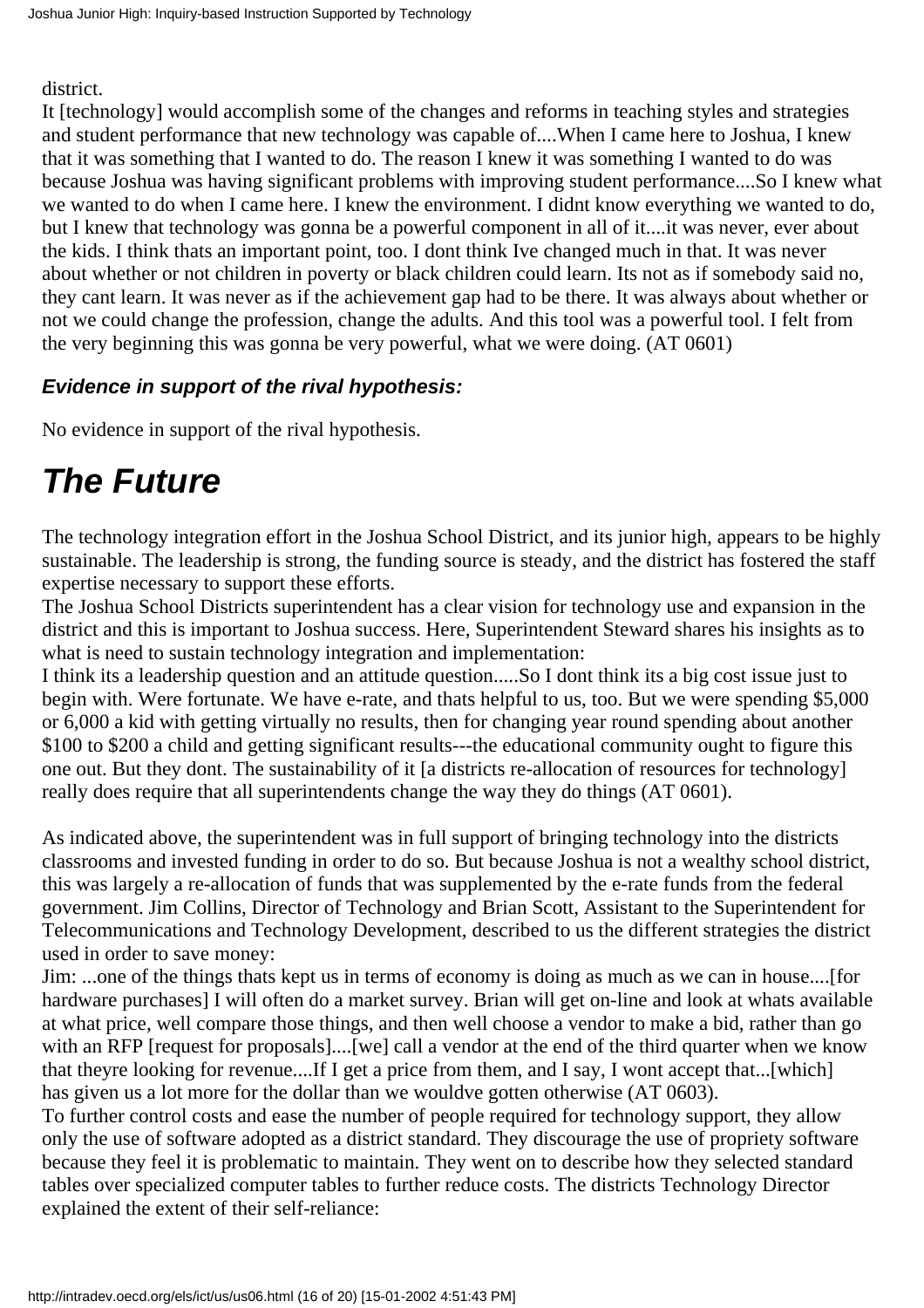As far as networking and basically we do everything in house...we put everything from the cable, [for example] the maintenance department runs the power, everything is done within the district as much as possible (AT 0603).

This self-reliance has also built up considerable expertise over a wide range of skills. Together, the highly technology competent team members and technology-trained educators, in consultation with the Superintendent, make the majority of district s technology-related decisions. This supports the sustainability of the technology use in the district because the necessary expertise is available for their future efforts. The technology department is adequately staffed and well qualified. The district has grown its instructional expertise in a manner similar to its development of in-house technical support. The original two teachers who participated in the pilot MINTs project are now the Technology Integration Specialists for the district.

The district has a comprehensive plan for allocation of funds and resources for technology expansion; the Superintendent projected that there will be 45 advanced technology classrooms next year. Lessons that are learned from each years gradual expansion of technology classrooms are taken under consideration for the next expansion.

It is evident to us that the clear vision and leadership, strong technical support, extensive technology training, and staff commitment provide the necessary factors to maintain technology use in the Joshua School District and its planned expansion.

# <span id="page-16-0"></span>**Appendix A: Methods**

### **Description of the amounts and types of data collected**

*Interviews Conducted With teachers (approximately 45- 60 minutes each)*

- One grade seven science teacher,
- Two grade seven social studies teachers,
- Two grade eight science teachers,
- Two grade eight social studies teachers,
- Two grade eight English teachers,
- One specialist teacher
- Teacher focus group (comprised of three teachers)

### *With students (approximately 50 minutes*)

● Student focus group (comprised of six seven and eight grade students)

### *with parents*

• One parent telephone interview

### *With building administrator (approximately 1 hour)*

● Principal

### *With district office administrators (approximately 50 60 minutes each)*

- Superintendent of schools
- Director of Technology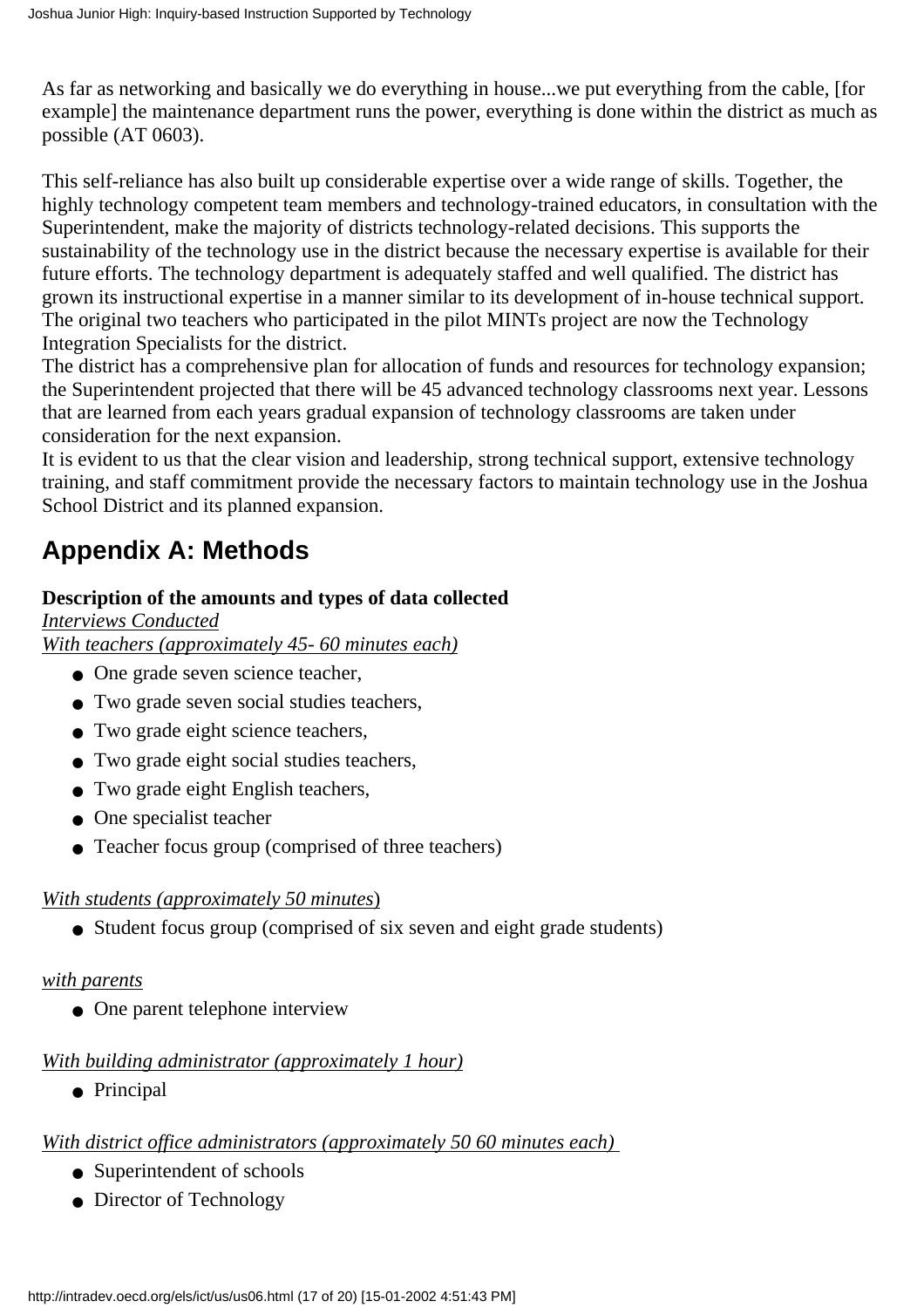- Assistant to Superintendent for Telecommunications and Technology Development
- Two instructional technology specialists

#### *Observations Conducted of classrooms (approximately 45 50 minutes each)*

- Two grade seven social studies classes (also videotaped)
- One grade seven science class (also videotaped

#### *Site Documents Collected*

- MINTS Project
- Technology Plan 2000 2003
- Achievement Data Report
- Staff Development Plan

### **Appendix B. ICT Survey: Case #600, 15 Teachers**

#### How comfortable are you with using a computer to:

|                               | very<br>comfort-<br>able | comfort-<br>able | somewhat<br>comfort-<br>able | not<br>comfort-<br>able |
|-------------------------------|--------------------------|------------------|------------------------------|-------------------------|
|                               | %                        | %                | %                            | %                       |
| Write a paper                 | 87%                      | 13%              | 0%                           | 0%                      |
| Create, maintain web<br>pages | 0%                       | 20%              | 27%                          | 53%                     |
| Send & receive e-mail         | 73%                      | 13%              | 7%                           | 7%                      |
| Programming                   | 0%                       | 0%               | 0%                           | 100%                    |
| Draw picture or diagram       | 27%                      | 27%              | 27%                          | 20%                     |
| Present information           | 47 %                     | 7%               | 20%                          | 27%                     |

#### For work you assigned last year, how often did your students:

|                            | 1+times<br>weekly | $1 + times$<br>mont hly | a few<br>times | never |
|----------------------------|-------------------|-------------------------|----------------|-------|
|                            | %                 | %                       | %              | %     |
| Use WWW                    | 36%               | 0%                      | 21%            | 43%   |
| Create web pages           | 0%                | 0%                      | 0%             | 100%  |
| Send & receive e-mail      | 13%               | 0%                      | 7%             | 80%   |
| Use word processing        | 20%               | 0%                      | 33%            | 47%   |
| Use computer for games     | 0%                | 0%                      | 20%            | 80%   |
| Use a graphics program     | 0%                | 7%                      | 20%            | 73%   |
| Join on-line forum or chat | 0%                | 0%                      | 0%             | 100%  |
| Use presentation program   | 0%                | 13%                     | 13%            | 73%   |
| Use instructional program  | 0%                | 14%                     | 7%             | 79%   |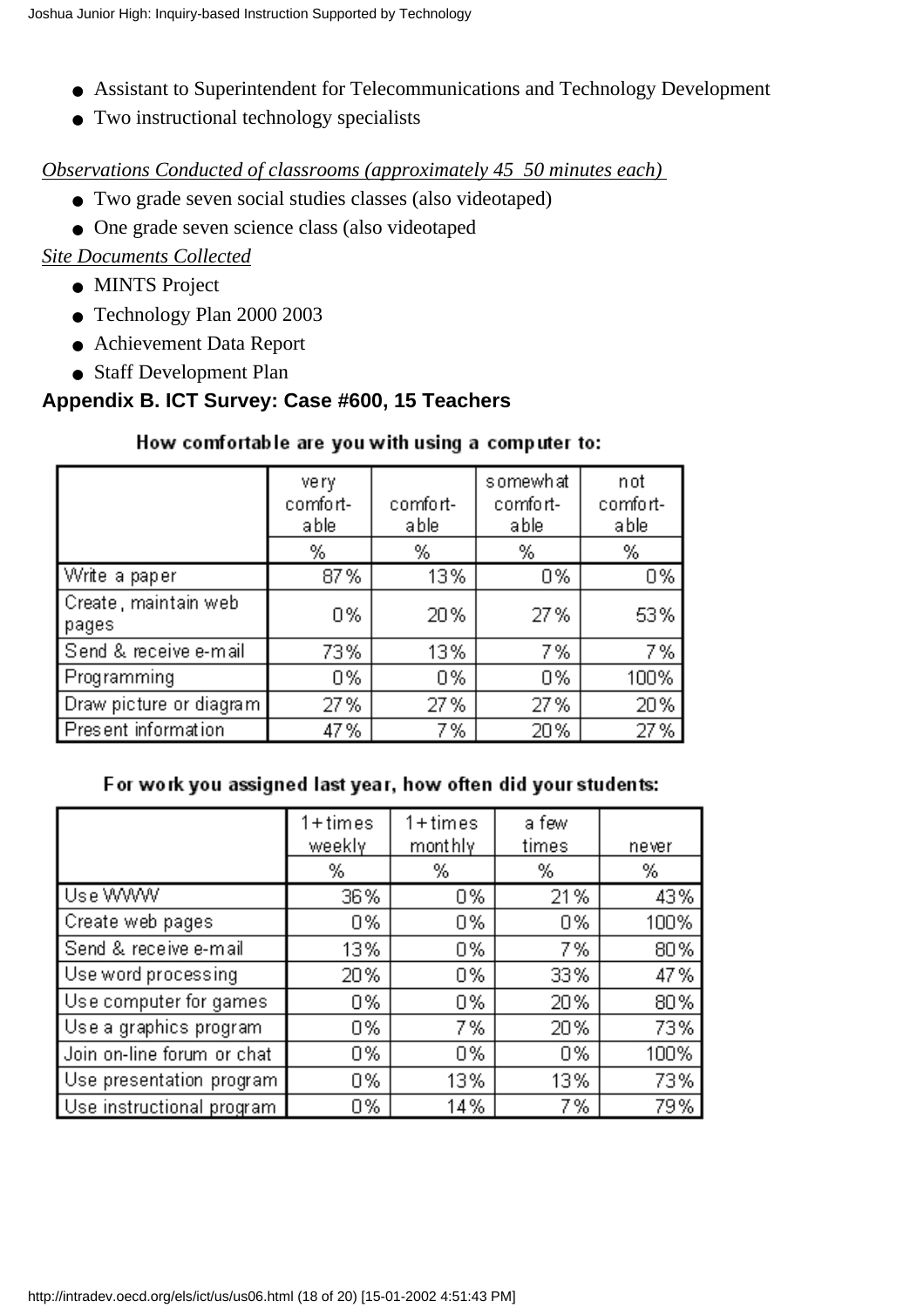#### Rate your ability to use a computer

|                         | ao od | fair | po or |
|-------------------------|-------|------|-------|
|                         | %     | %    | %     |
| Ability to use computed | 1%    | 21%  |       |

#### Experiences last year

|                                        | yes | no   |
|----------------------------------------|-----|------|
|                                        | %   | %    |
| Graded student<br>computer use         | 31% | 69%  |
| Made Web site for my<br>  class(es)    | 15% | 85%  |
| Involved in virtual,<br>on-line course | 15% | 85%  |
| Students<br>collaborated via Web       | 0%  | 100% |

#### How much freedom did you allow students in locating WWM sites to visit?

|                       |   | no restrictions | some<br>restriction | Only certain  <br>sites |
|-----------------------|---|-----------------|---------------------|-------------------------|
| Students' web   Count |   |                 |                     |                         |
| restrictions          | % | 11%             | 33%                 | 56%                     |

### Computer use in classes last year

|                                         | Αll | Most | Some | Very little | None |
|-----------------------------------------|-----|------|------|-------------|------|
|                                         | %   | %    | %    | %           | %    |
| % of classes devoted<br>to computer use | 42% | 8%   | 8%   | 0%          | 42%  |
| /% of computer use<br>done individually | 0%  | 33%  | 0%   | 8%          | 58%  |

#### Computer use at home

|                                     | $1 + times$<br>weekly<br>% | $1 + times$<br>monthly<br>% | a few<br>times<br>% | never<br>% |
|-------------------------------------|----------------------------|-----------------------------|---------------------|------------|
| Amount of computer  <br>use at home | 54%                        | 15%                         | 15%                 | 15%        |